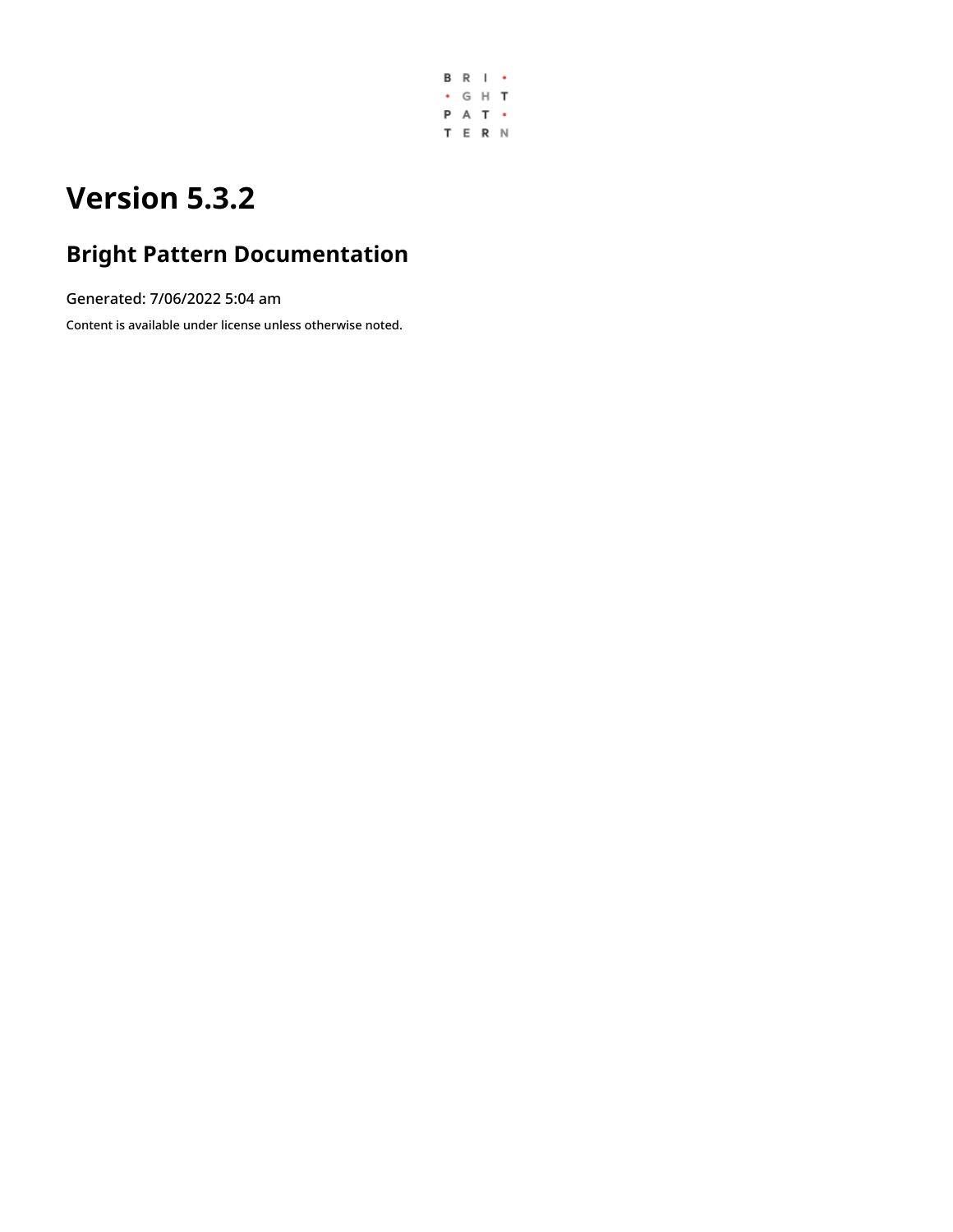<span id="page-1-0"></span>

| <b>Table of Contents</b>                                                                                            | $\overline{c}$       |
|---------------------------------------------------------------------------------------------------------------------|----------------------|
| Agent Grid                                                                                                          | $\overline{4}$       |
| Settings                                                                                                            | 4                    |
| Title                                                                                                               | $\overline{4}$       |
| Show only                                                                                                           | 4                    |
| Column headings                                                                                                     | 5                    |
| Max items to show                                                                                                   | 5                    |
| Columns                                                                                                             | 5                    |
| Order                                                                                                               | 5                    |
| <b>Statistic</b>                                                                                                    | 5                    |
| Sort                                                                                                                | 5                    |
| Column title                                                                                                        | 5                    |
| <b>Control Options</b>                                                                                              | $\overline{6}$       |
| Agents Ahead of Me                                                                                                  | $\overline{6}$       |
| <b>Statistics</b>                                                                                                   | 7                    |
| Active Item: Direction                                                                                              | 7                    |
| Active Item: Flagged                                                                                                | 7                    |
| Active Item: Hold Duration                                                                                          | 7                    |
| Active Item: Media                                                                                                  | 7                    |
| Active Item: Monitor Mode                                                                                           | 7                    |
| Active Item: Party Name                                                                                             | 7                    |
| <b>Active Item: Sentiment</b>                                                                                       | 7                    |
| <b>Active Item: Service</b>                                                                                         | 8                    |
| Active Item: State                                                                                                  | 8                    |
| Active Item: Talk Duration                                                                                          | 8                    |
| Average Handle Time<br>Average Idle Time                                                                            | 8<br>8               |
| <b>Average Preview Duration</b>                                                                                     | 8                    |
| <b>Break Time</b>                                                                                                   | 8                    |
| <b>Calendar Events</b>                                                                                              | $\overline{8}$       |
| Calendar Events Overdue                                                                                             | 8                    |
| <b>Count of Selected Dispositions</b>                                                                               | 8                    |
| <b>Custom Survey Metric 1</b>                                                                                       | 8                    |
| <b>Custom Survey Metric 2</b>                                                                                       | 8                    |
| <b>Customer Satisfaction</b>                                                                                        | 8                    |
| Extension                                                                                                           | 8                    |
| <b>First Call Resolution</b>                                                                                        | 8                    |
| First Name Last Name                                                                                                | 8                    |
| Inbound duration average                                                                                            | 8                    |
| Inbound duration total                                                                                              | 8                    |
| Inbound emails dispositioned without reply                                                                          | $\overline{9}$       |
| Inbound emails handled                                                                                              | $\overline{9}$       |
| Inbound emails in personal queues now<br>Inbound emails offered                                                     | 9<br>9               |
| Inbound emails pulled by agent                                                                                      | 9                    |
| Inbound emails replied                                                                                              | 9                    |
| Inbound emails unanswered                                                                                           | 9                    |
| Inbound handled                                                                                                     | $\overline{9}$       |
| Inbound handled now                                                                                                 | 9                    |
| Inbound held                                                                                                        | 9                    |
| Inbound held, non-transferred                                                                                       | 9                    |
| Inbound rejected or missed by agents                                                                                | 9                    |
| Inbound released by agents                                                                                          | $\overline{9}$       |
| Inbound transferred away                                                                                            | $\overline{9}$       |
| Inbound transfers received                                                                                          | 9                    |
| Last Name First Name                                                                                                | 9                    |
| Login duration                                                                                                      | 9                    |
| <b>Net Promoter Score</b>                                                                                           | $\overline{9}$       |
| Next Not Ready State                                                                                                | 9                    |
| <b>Next State</b>                                                                                                   | 9                    |
| Not Ready Reason                                                                                                    | $\overline{9}$<br>10 |
| Number of interactions recategorized to a different service<br>Number of nonreplies started and discarded by agents | 10                   |
| Occupancy                                                                                                           | 10                   |
| Outbound calls duration average                                                                                     | 10                   |
| Outbound calls duration total                                                                                       | 10                   |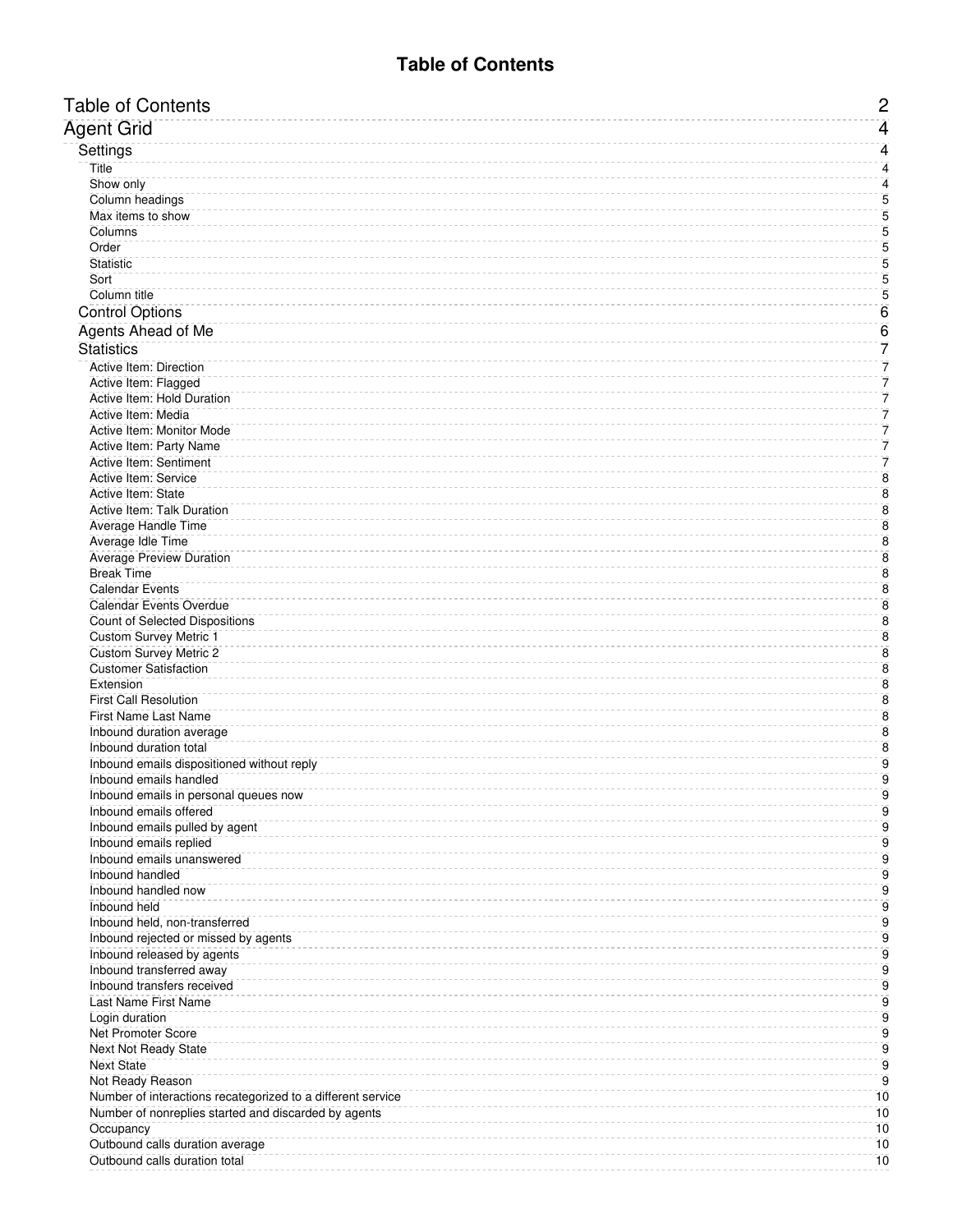| Outbound calls rejected or missed by agents                        | 10                                 |
|--------------------------------------------------------------------|------------------------------------|
| Outbound emails in personal queue                                  | 10                                 |
| Outbound interactions handled by agents (email - send non-replies) | 10                                 |
| Preview duration now                                               | 10                                 |
| Records previews                                                   | 10<br>10                           |
| Records skips<br>Records skips %                                   | 10                                 |
| <b>Selected Dispositions Percentage</b>                            | 10                                 |
| State                                                              | 10                                 |
| State duration                                                     | 10                                 |
| State icon                                                         | 10                                 |
| Success rate                                                       | 10                                 |
| <b>Team Name</b>                                                   | 10                                 |
| <b>Proactive Offer</b>                                             | $\overline{11}$                    |
| <b>Proactive Offer Properties</b>                                  | 11                                 |
| Enabled                                                            | 11                                 |
| <b>HTML Content</b>                                                | $\overline{11}$                    |
| Contact options                                                    | $\overline{11}$                    |
| Chat button enabled                                                | 11                                 |
| Chat button text<br>Phone call button enabled                      | 11<br>12                           |
| Phone call button text                                             | 12                                 |
| Cancel button text<br>Close button                                 | $\overline{12}$<br>$\overline{12}$ |
| <b>Proactive Offer Styling</b>                                     | 12                                 |
| Width                                                              | 13                                 |
| Height                                                             | 13                                 |
| Animation in                                                       | 13                                 |
| Animation out                                                      | 13                                 |
| Location                                                           | 13                                 |
| <b>Proactive Offer Conditions</b>                                  | 13                                 |
| How to Add Conditions                                              | 14                                 |
| <b>Condition Types</b>                                             | 14                                 |
| Max wait time, over<br>URL path prefix matches                     | 14<br>14                           |
| URL path prefix in history                                         | 15                                 |
| Days of week<br>Days of month                                      | 15<br>15                           |
| Months                                                             | 15                                 |
| Time of day                                                        | 15                                 |
| Cookie is present<br><b>Referring URL</b>                          | 15<br>15                           |
| Duration of visit over                                             | 15                                 |
| Number of pages visited<br>About to exit (mouse move)              | 15<br>15                           |
| First visit to the site                                            | 15                                 |
| Chatted before<br>JS variable is true                              | $\overline{15}$<br>15              |
| Language                                                           | 16                                 |
| Scrolls to                                                         | 16                                 |
| Mobile visitor<br>Number of clicks on page over                    | 16<br>16                           |
| Estimated wait time, below                                         | 16                                 |
| Non-mobile browser                                                 | 16<br>16                           |
| Pre-Chat Form Configuration                                        |                                    |
| <b>Chat Controls</b>                                               | 17                                 |
| Schedule a Follow-Up Activity                                      | 18                                 |
| Add a New Case                                                     | 18                                 |
| <b>Start VoIP Call</b>                                             | 18                                 |
| Flag the Chat                                                      | 19                                 |
| <b>End Chat</b>                                                    | 19                                 |
| Select Messenger Control                                           | 19                                 |
| <b>Select Notes Control</b>                                        | 19                                 |
| <b>Select Disposition Control</b>                                  | 20                                 |
| Invite for Conference or Warm Transfer                             | 20                                 |
|                                                                    |                                    |
| Co-browsing or Start Remote Assistance                             | 20                                 |
| Search the Knowledge Base                                          | 21                                 |
| Add an Attachment                                                  | 21                                 |
| Insert Emoji                                                       | 21                                 |
| <b>Select Predefined Message</b>                                   | 21                                 |
| Complete                                                           | 21                                 |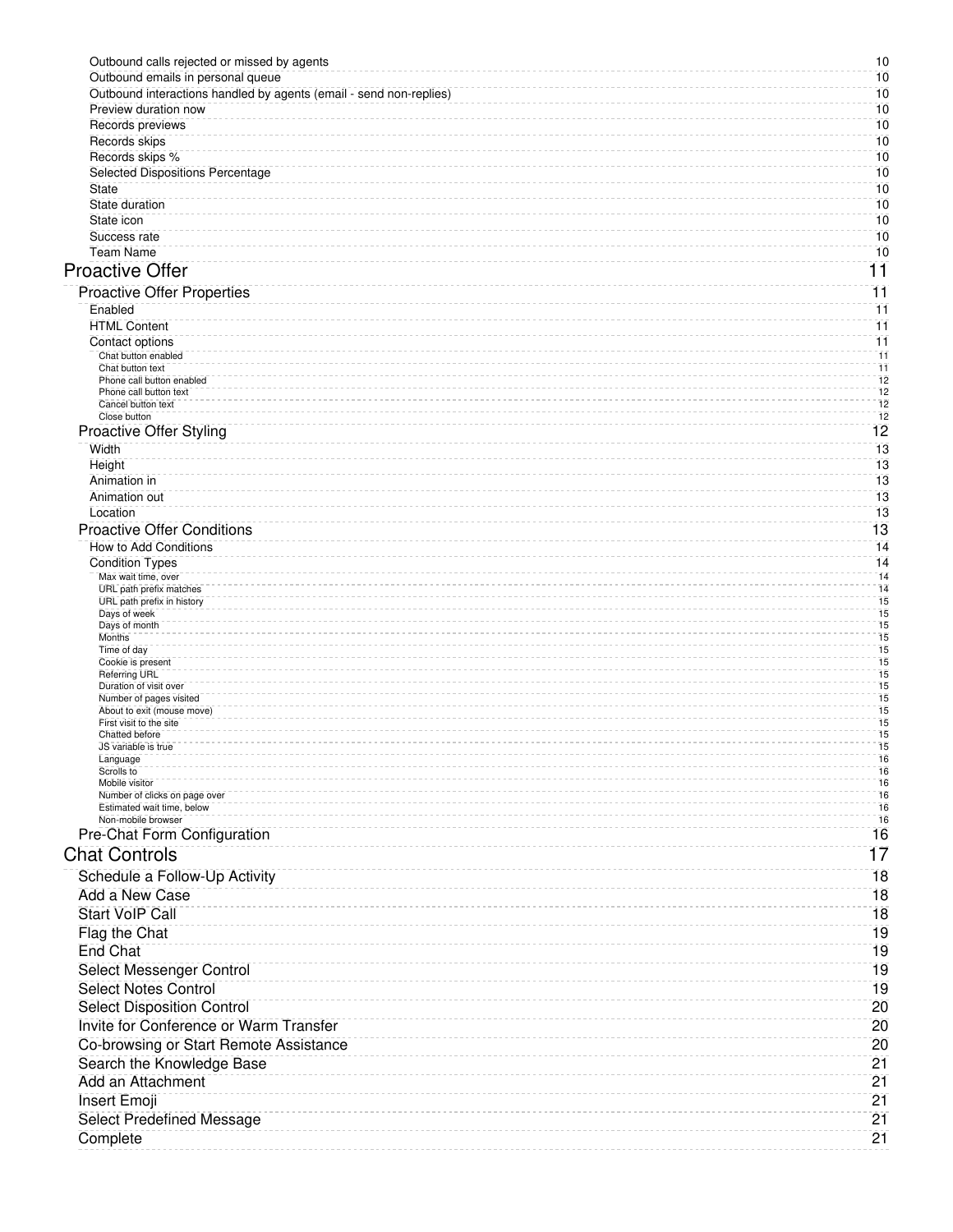# <span id="page-3-0"></span>**Agent Grid**

The Agent Grid widget provides information about a specified selection of agents on a team. Real-time metrics shown on this widget can help supervisors and agents understand team performance, view the status of other agents (e.g., *Ready* or *Not Ready*), and more.

The grid shows the following information about agents:

- Agent first and last name
- State
- The duration in state (except for*Ready*, where idle time is shown instead)

### <span id="page-3-1"></span>**Settings**

Users with the privilege*Customize Wallboards* may edit the control settings of wallboard widgets.

| <b>Select Grid Options</b>   |                              |      |                 |                           |
|------------------------------|------------------------------|------|-----------------|---------------------------|
|                              |                              |      |                 |                           |
| Title:                       | Agents in Front of Me        |      |                 |                           |
| Show only:                   | selected teams               |      | selected states |                           |
| Column headings:             | $\blacktriangleright$ enable |      |                 |                           |
| Max items to show:           | 7                            |      |                 |                           |
| Columns:                     |                              |      |                 |                           |
| Order<br>Statistic           |                              | Sort | Title           | Options                   |
| $\mathbf{1}$                 | First Name Last Name<br>▼    |      | Name            |                           |
| $\overline{c}$<br>State icon |                              |      | State           |                           |
| 3<br>State                   | ۷.                           |      |                 |                           |
| Not ready reason<br>4        | 7                            | о    |                 | $\mathbf{x}$              |
|                              |                              |      |                 |                           |
|                              |                              |      |                 |                           |
|                              | <b>OK</b>                    |      | Cancel          |                           |
|                              |                              |      |                 | powered by Bright Pattern |

Settings for the Agent Grid widget

#### <span id="page-3-2"></span>**Title**

*Title* is the title of the widget. Widget titles, along with their icons, are displayed in the widget selector.

#### <span id="page-3-3"></span>**Show only**

You can select the teams or states to be shown on the widget. Choose from*selected teams* or *selected states*.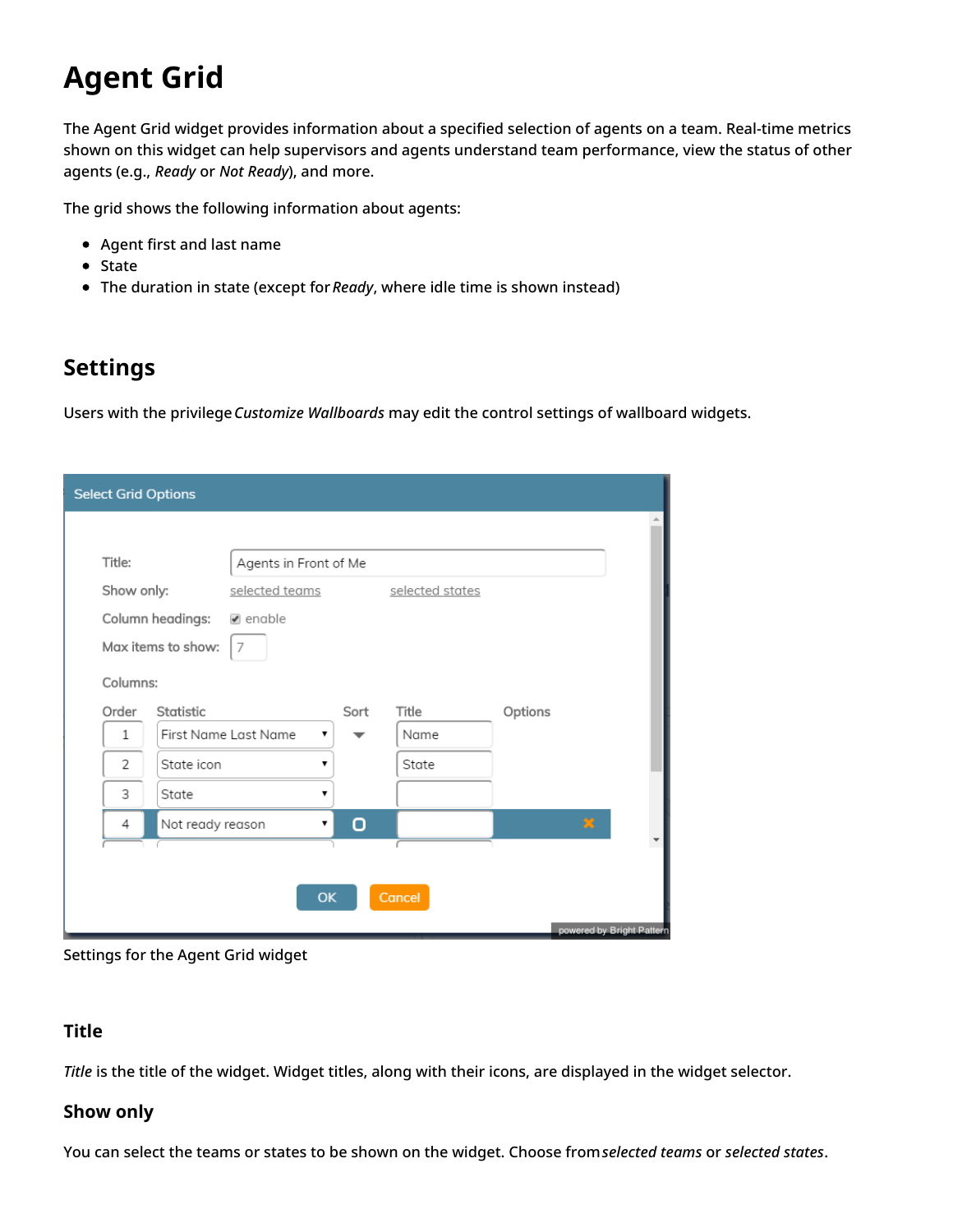If *selected states* is chosen, a dialog will open with the available states that can be selected. You may also limit the agents shown to only agents on your subteams or by logged-in agents.

Selected teams are chosen in the same way. Note that teams not assigned to the editing user will not be displayed or included in the calculation. The display is limited to the editing user's assigned teams.



Select Agents by State

#### <span id="page-4-0"></span>**Column headings**

Selecting the **enable** checkbox enables the column headings to be shown on the widget.

#### <span id="page-4-1"></span>**Max items to show**

Enter the maximum number of items to be shown on the widget.

#### <span id="page-4-2"></span>**Columns**

Agent names and metrics are displayed in*Columns*. Note that *first+last* is a formula field.

#### <span id="page-4-3"></span>**Order**

You can specify the *order* (i.e., 1, 2, 3) in which agents and their metrics are displayed in the widget. Note that you may sort the list of agents to show how many agents are ahead of you to accept an interaction.

#### <span id="page-4-4"></span>**Statistic**

*Statistic* is the name of the **[statistic](https://help.brightpattern.com/WhatsNew/Version5.3.2/?action=html-localimages-export#Statistics)** that will be shown on the widget.

#### <span id="page-4-5"></span>**Sort**

*Sort* will sort the agents and agent statistics listed in the widget. Note that you may sort the list of agents to show how many agents are ahead of you to accept an interaction.

#### <span id="page-4-6"></span>**Column title**

In the Columns section of the widget settings, the*Title* field allows you to rename the statistic's title.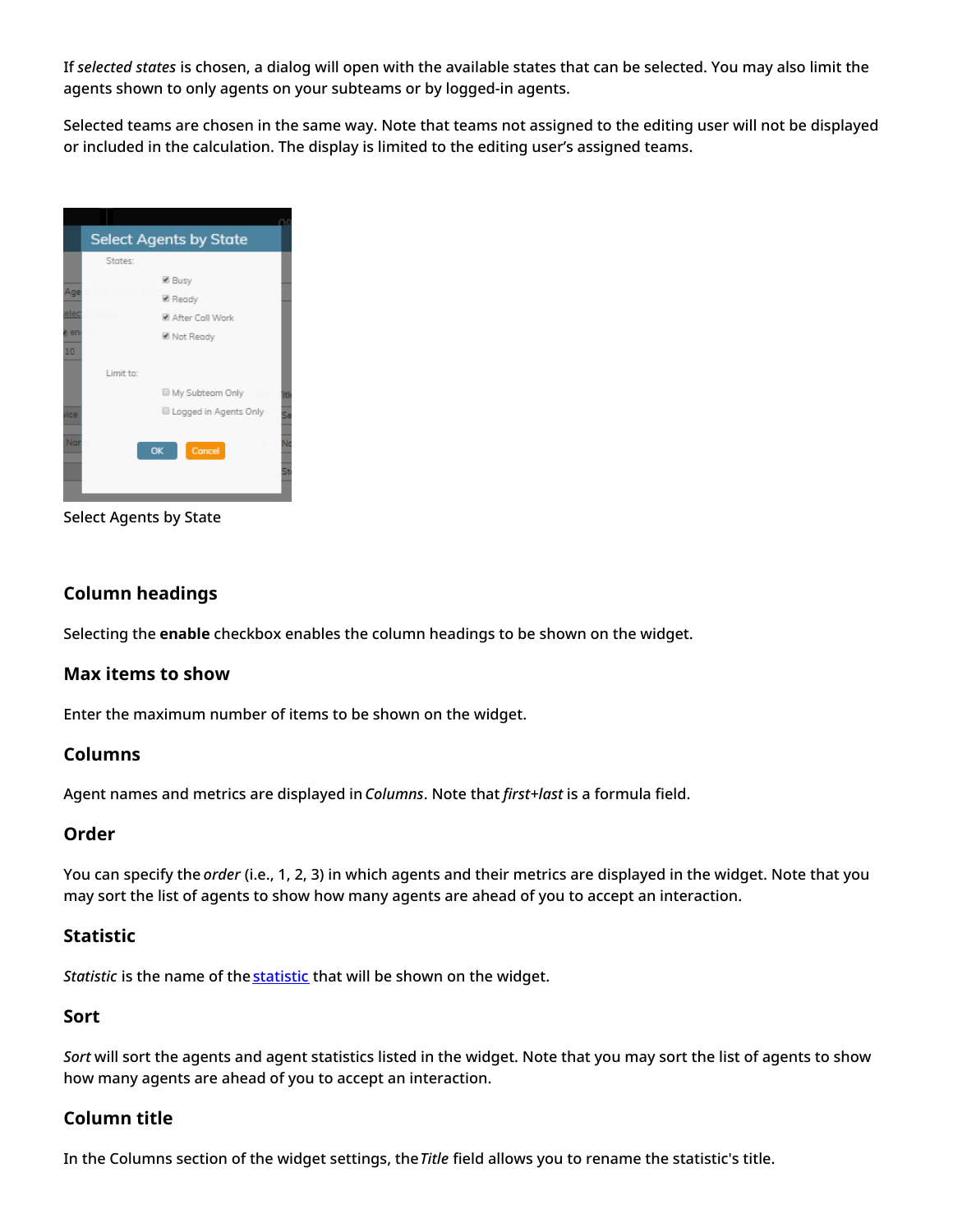## <span id="page-5-0"></span>**Control Options**

In the Settings dialog window shown, notice the control options. These are used to select, sort, delete, and move items in and out of the widget's columns.

- $\bullet$   $\pm$  The "plus" icon is used to add more statistics to a column.
- **The "X" is used to delete a statistic from a column.**
- $\begin{array}{|c|c|} \hline \textbf{Q} & \textbf{S} \end{array}$  The sort circle means there is no sorting, and it appears only on hover.
- $\blacksquare$  The sort up arrow is used to move a statistic up the list.  $\bullet$
- $\bullet$   $\blacksquare$  The sort down arrow is used to move a statistic down the list.

Note the following:

- When column headings are disabled, the*Title* column is hidden.
- When multiple sort options are selected, they are evaluated in the order that columns are defined.

### <span id="page-5-1"></span>**Agents Ahead of Me**

The *Sort* settings of the Agent Grid widget can be modified so that agents can see if there are any other agents in front for them for receiving the next call. The Agent Grid widget will list the top 10 agents from all teams, which are sorted by status and metrics in the following order:

- Idle time, descending
- Wrap Up time, descending
- Not Ready time, descending
- Busy time descending

Logged-in agents who have this widget on their wallboards will see their names highlighted in the list. If there are no logged-in agents, the widget shows nothing and "No agents logged in."

In the example shown, the Agent Grid's title has been changed to "Agents in Front of Me" and the widget shows the agents' first and last name, state, and the duration in state or idle time (i.e., the time since login or the last interaction).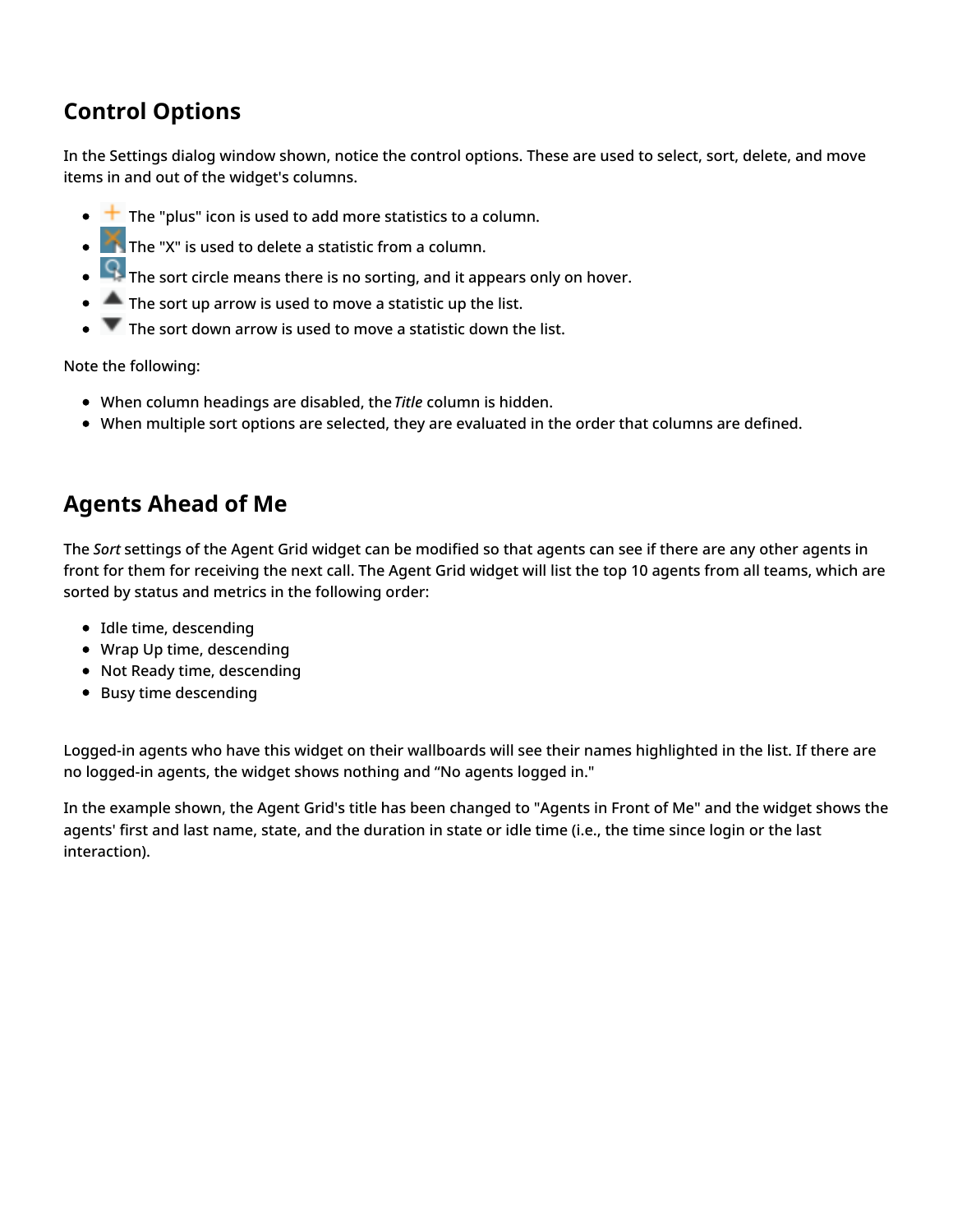| Agents in Front of Me |            |       |                           |
|-----------------------|------------|-------|---------------------------|
| Jonathan Wharton      | Ready      | 12:01 |                           |
| Norma Spriggs         | Ready      | 10:00 |                           |
| Robert Clem           | Ready      | 5:12  |                           |
| Timothy Baptiste      | Ready      | 3:01  |                           |
| Vera Maurer           | <b>ACW</b> | 4:04  |                           |
| Amelia Kirchner       | <b>ACW</b> | 2:45  |                           |
| Jimmy Danforth        | Not Ready  | 4:23  |                           |
| Edward Kempf          | Not Ready  | 3:12  |                           |
| Donna Gist            | Not Ready  | 1:02  |                           |
| Allen Fawcett         | Busy       | 15:01 |                           |
|                       |            |       | powered by Bright Pattern |

Ten agents from all teams are listed with their names, states, and duration in state

### <span id="page-6-0"></span>**Statistics**

For the Agent Grid widget, the following real-time statistics and user properties may be selected.

#### <span id="page-6-1"></span>**Active Item: Direction**

*Active Item: Direction* indicates whether the service for the interaction the agent is currently handling is inbound or outbound.

#### <span id="page-6-2"></span>**Active Item: Flagged**

*Active Item: Flagged* indicates if the interaction the agent is currently handling is [flagged](https://help.brightpattern.com/WhatsNew/Version5.3.2/?action=html-localimages-export#topic_agent-guide.2Fhowtoflagachatsession).

#### <span id="page-6-3"></span>**Active Item: Hold Duration**

*Active Item: Hold Duration* displays the current amount of time a customer has spent on hold for the interaction the agent is currently handling.

#### <span id="page-6-4"></span>**Active Item: Media**

*Active Item: Media* is the media type (e.g., voice, chat, email) of the interaction that the agent is currently handling.

#### <span id="page-6-5"></span>**Active Item: Monitor Mode**

For supervisors, *Active Item: Monitor Mode* indicates what [monitor](https://help.brightpattern.com/WhatsNew/Version5.3.2/?action=html-localimages-export#topic_supervisor-guide.2Fcallmonitoring.2Ccoachingandbarge-in) mode they are in.

#### <span id="page-6-6"></span>**Active Item: Party Name**

*Active Item: Party Name* is the name of the customer from the interaction the agent is currently handling.

#### <span id="page-6-7"></span>**Active Item: Sentiment**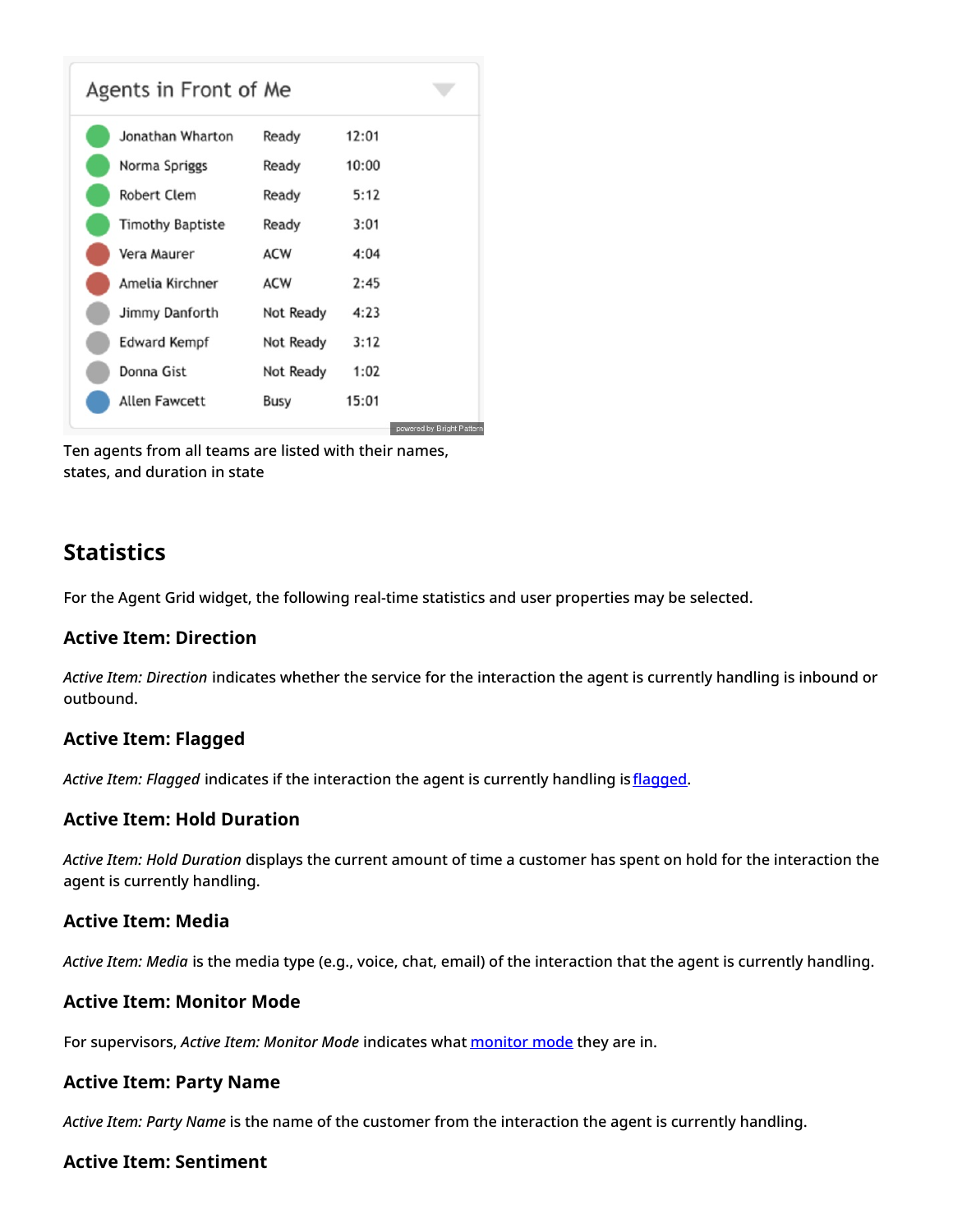*Active Item: Sentiment* is the sentiment score of the interaction the agent is currently handling. The score indicates how negative or positive the current interaction is, based on sentiment analysis. A score value below -0.05 is considered negative and a value above 0.05 is considered positive. A value in between -0.05 and 0.05 is considered neutral.

#### <span id="page-7-0"></span>**Active Item: Service**

*Active Item: Service* is the service of the interaction that the agent is currently handling.

#### <span id="page-7-1"></span>**Active Item: State**

*Active Item: State* is the agent's state in the interaction that the agent is currently handling.

#### <span id="page-7-2"></span>**Active Item: Talk Duration**

*Active Item: Talk Duration* is the time an agent has spent talking on the current call (i.e., the time from the moment the call was answered minus any hold time). For chat sessions, this metric represents current chat session duration during which this chat session was shown to the agent (i.e., was selected in Active Communication List). If the agent is handling several chat sessions concurrently, only one selected session at a time is counted.

#### <span id="page-7-3"></span>**[Average](https://help.brightpattern.com/index.php?title=Reporting-reference-guide/AllMetrics&action=edit&redlink=1) Handle Time**

<span id="page-7-4"></span>**[Average](https://help.brightpattern.com/index.php?title=Reporting-reference-guide/AllMetrics&action=edit&redlink=1) Idle Time**

<span id="page-7-5"></span>**Average Preview [Duration](https://help.brightpattern.com/index.php?title=Reporting-reference-guide/AllMetrics&action=edit&redlink=1)**

<span id="page-7-6"></span>**[Break](https://help.brightpattern.com/index.php?title=Reporting-reference-guide/AllMetrics&action=edit&redlink=1) Time**

<span id="page-7-7"></span>**[Calendar](https://help.brightpattern.com/index.php?title=Reporting-reference-guide/AllMetrics&action=edit&redlink=1) Events**

<span id="page-7-8"></span>**[Calendar](https://help.brightpattern.com/index.php?title=Reporting-reference-guide/AllMetrics&action=edit&redlink=1) Events Overdue**

<span id="page-7-9"></span>**Count of Selected [Dispositions](https://help.brightpattern.com/index.php?title=Reporting-reference-guide/AllMetrics&action=edit&redlink=1)**

<span id="page-7-10"></span>**[Custom](https://help.brightpattern.com/index.php?title=Reporting-reference-guide/AllMetrics&action=edit&redlink=1) Survey Metric 1**

<span id="page-7-11"></span>**[Custom](https://help.brightpattern.com/index.php?title=Reporting-reference-guide/AllMetrics&action=edit&redlink=1) Survey Metric 2**

#### <span id="page-7-12"></span>**Customer [Satisfaction](https://help.brightpattern.com/index.php?title=Reporting-reference-guide/AllMetrics&action=edit&redlink=1)**

#### <span id="page-7-13"></span>**Extension**

*Extension* is the agent's extension number.

<span id="page-7-14"></span>**First Call [Resolution](https://help.brightpattern.com/index.php?title=Reporting-reference-guide/AllMetrics&action=edit&redlink=1)**

#### <span id="page-7-15"></span>**First Name Last Name**

*First Name Last Name* is the agent's first name followed by the last name.

<span id="page-7-16"></span>**Inbound [duration](https://help.brightpattern.com/index.php?title=Reporting-reference-guide/AllMetrics&action=edit&redlink=1) average**

<span id="page-7-17"></span>**Inbound [duration](https://help.brightpattern.com/index.php?title=Reporting-reference-guide/AllMetrics&action=edit&redlink=1) total**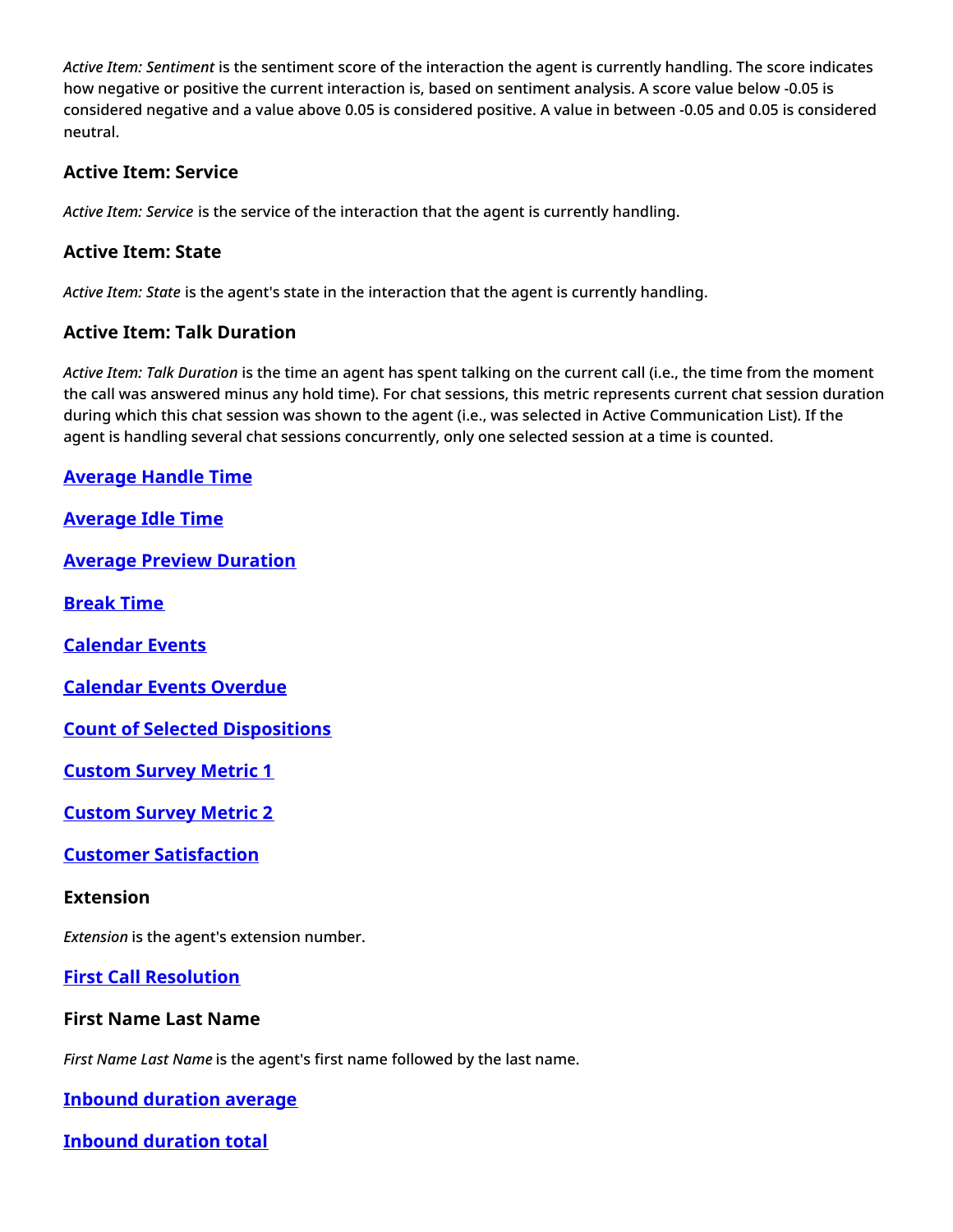<span id="page-8-7"></span><span id="page-8-6"></span><span id="page-8-5"></span><span id="page-8-4"></span><span id="page-8-3"></span><span id="page-8-2"></span><span id="page-8-1"></span><span id="page-8-0"></span>**Inbound emails [dispositioned](https://help.brightpattern.com/index.php?title=Reporting-reference-guide/AllMetrics&action=edit&redlink=1) without reply [Inbound](https://help.brightpattern.com/index.php?title=Reporting-reference-guide/AllMetrics&action=edit&redlink=1) emails handled Inbound emails in [personal](https://help.brightpattern.com/index.php?title=Reporting-reference-guide/AllMetrics&action=edit&redlink=1) queues now [Inbound](https://help.brightpattern.com/index.php?title=Reporting-reference-guide/AllMetrics&action=edit&redlink=1) emails offered [Inbound](https://help.brightpattern.com/index.php?title=Reporting-reference-guide/AllMetrics&action=edit&redlink=1) emails pulled by agent [Inbound](https://help.brightpattern.com/index.php?title=Reporting-reference-guide/AllMetrics&action=edit&redlink=1) emails replied Inbound emails [unanswered](https://help.brightpattern.com/index.php?title=Reporting-reference-guide/AllMetrics&action=edit&redlink=1) [Inbound](https://help.brightpattern.com/index.php?title=Reporting-reference-guide/AllMetrics&action=edit&redlink=1) handled [Inbound](https://help.brightpattern.com/index.php?title=Reporting-reference-guide/AllMetrics&action=edit&redlink=1) handled now [Inbound](https://help.brightpattern.com/index.php?title=Reporting-reference-guide/AllMetrics&action=edit&redlink=1) held Inbound held, [non-transferred](https://help.brightpattern.com/index.php?title=Reporting-reference-guide/AllMetrics&action=edit&redlink=1) [Inbound](https://help.brightpattern.com/index.php?title=Reporting-reference-guide/AllMetrics&action=edit&redlink=1) rejected or missed by agents Inbound [released](https://help.brightpattern.com/index.php?title=Reporting-reference-guide/AllMetrics&action=edit&redlink=1) by agents Inbound [transferred](https://help.brightpattern.com/index.php?title=Reporting-reference-guide/AllMetrics&action=edit&redlink=1) away Inbound [transfers](https://help.brightpattern.com/index.php?title=Reporting-reference-guide/AllMetrics&action=edit&redlink=1) received**

<span id="page-8-15"></span><span id="page-8-14"></span><span id="page-8-13"></span><span id="page-8-12"></span><span id="page-8-11"></span><span id="page-8-10"></span><span id="page-8-9"></span><span id="page-8-8"></span>**Last Name First Name**

*Last Name First Name* is the agent's last name followed by the first name.

#### <span id="page-8-16"></span>**Login duration**

*Login duration* is the total amount of time an agent has been logged in to their current Agent Desktop session.

#### <span id="page-8-17"></span>**Net [Promoter](https://help.brightpattern.com/index.php?title=Reporting-reference-guide/AllMetrics&action=edit&redlink=1) Score**

#### <span id="page-8-18"></span>**Next Not Ready State**

*Next Not Ready State* indicates what an agent's next *Not Ready* state will be. For more information about agent state, see How to Interpret Your Current State [Information](https://help.brightpattern.com/WhatsNew/Version5.3.2/?action=html-localimages-export#topic_agent-guide.2Fhowtointerpretyourcurrentstateinformation) in the Agent Guide.

#### <span id="page-8-19"></span>**Next State**

*Next State* indicates what an agent's next state will be, e.g.*Break*, *Lunch*, etc.

#### <span id="page-8-20"></span>**Not Ready Reason**

This statistic presents the reason for an agent not being ready to handle interactions.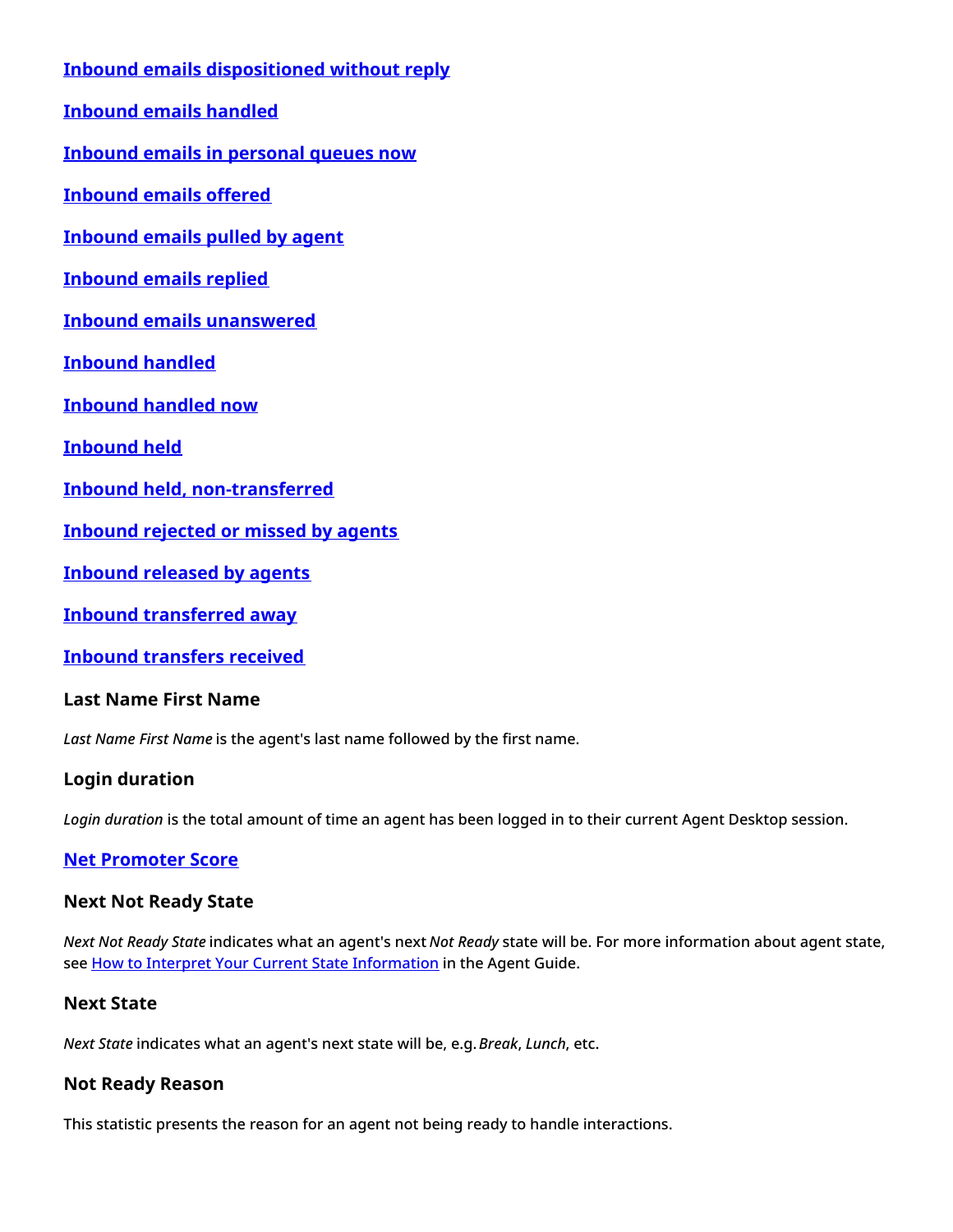For more information on agent states and *Not Ready* reasons, see the Agent Guide, section How to Interpret Your Current State [Information.](https://help.brightpattern.com/WhatsNew/Version5.3.2/?action=html-localimages-export#topic_agent-guide.2Fhowtointerpretyourcurrentstateinformation)

<span id="page-9-0"></span>**Number of interactions [recategorized](https://help.brightpattern.com/index.php?title=Reporting-reference-guide/AllMetrics&action=edit&redlink=1) to a different service**

<span id="page-9-1"></span>**Number of [nonreplies](https://help.brightpattern.com/index.php?title=Reporting-reference-guide/AllMetrics&action=edit&redlink=1) started and discarded by agents**

<span id="page-9-2"></span>**[Occupancy](https://help.brightpattern.com/index.php?title=Reporting-reference-guide/AllMetrics&action=edit&redlink=1)**

<span id="page-9-3"></span>**[Outbound](https://help.brightpattern.com/index.php?title=Reporting-reference-guide/AllMetrics&action=edit&redlink=1) calls duration average**

<span id="page-9-4"></span>**[Outbound](https://help.brightpattern.com/index.php?title=Reporting-reference-guide/AllMetrics&action=edit&redlink=1) calls duration total**

<span id="page-9-5"></span>**[Outbound](https://help.brightpattern.com/index.php?title=Reporting-reference-guide/AllMetrics&action=edit&redlink=1) calls rejected or missed by agents**

<span id="page-9-6"></span>**[Outbound](https://help.brightpattern.com/index.php?title=Reporting-reference-guide/AllMetrics&action=edit&redlink=1) emails in personal queue**

<span id="page-9-7"></span>**Outbound [interactions](https://help.brightpattern.com/index.php?title=Reporting-reference-guide/AllMetrics&action=edit&redlink=1) handled by agents (email - send non-replies)**

<span id="page-9-8"></span>**Preview [duration](https://help.brightpattern.com/index.php?title=Reporting-reference-guide/AllMetrics&action=edit&redlink=1) now**

<span id="page-9-9"></span>**Records [previews](https://help.brightpattern.com/index.php?title=Reporting-reference-guide/AllMetrics&action=edit&redlink=1)**

<span id="page-9-10"></span>**[Records](https://help.brightpattern.com/index.php?title=Reporting-reference-guide/AllMetrics&action=edit&redlink=1) skips**

<span id="page-9-11"></span>**[Records](https://help.brightpattern.com/index.php?title=Reporting-reference-guide/AllMetrics&action=edit&redlink=1) skips %**

<span id="page-9-12"></span>**Selected [Dispositions](https://help.brightpattern.com/index.php?title=Reporting-reference-guide/AllMetrics&action=edit&redlink=1) Percentage**

#### <span id="page-9-13"></span>**State**

*State* is the name of the agent state, such as *Logged out*, *Not Ready*, *ACW*, *Ready*, and *Busy*.

#### <span id="page-9-14"></span>**State duration**

*State duration* is the amount of time the agent has been in a curren[tstate.](https://help.brightpattern.com/WhatsNew/Version5.3.2/?action=html-localimages-export#State)

#### <span id="page-9-15"></span>**State icon**

This field is the icon associated with the agent state, such as the icons for*Logged out*, *Not Ready*, *ACW*, *Ready*, and *Busy*.

#### <span id="page-9-16"></span>**[Success](https://help.brightpattern.com/index.php?title=Reporting-reference-guide/AllMetrics&action=edit&redlink=1) rate**

#### <span id="page-9-17"></span>**Team Name**

*Team Name* is the name of the agent's team.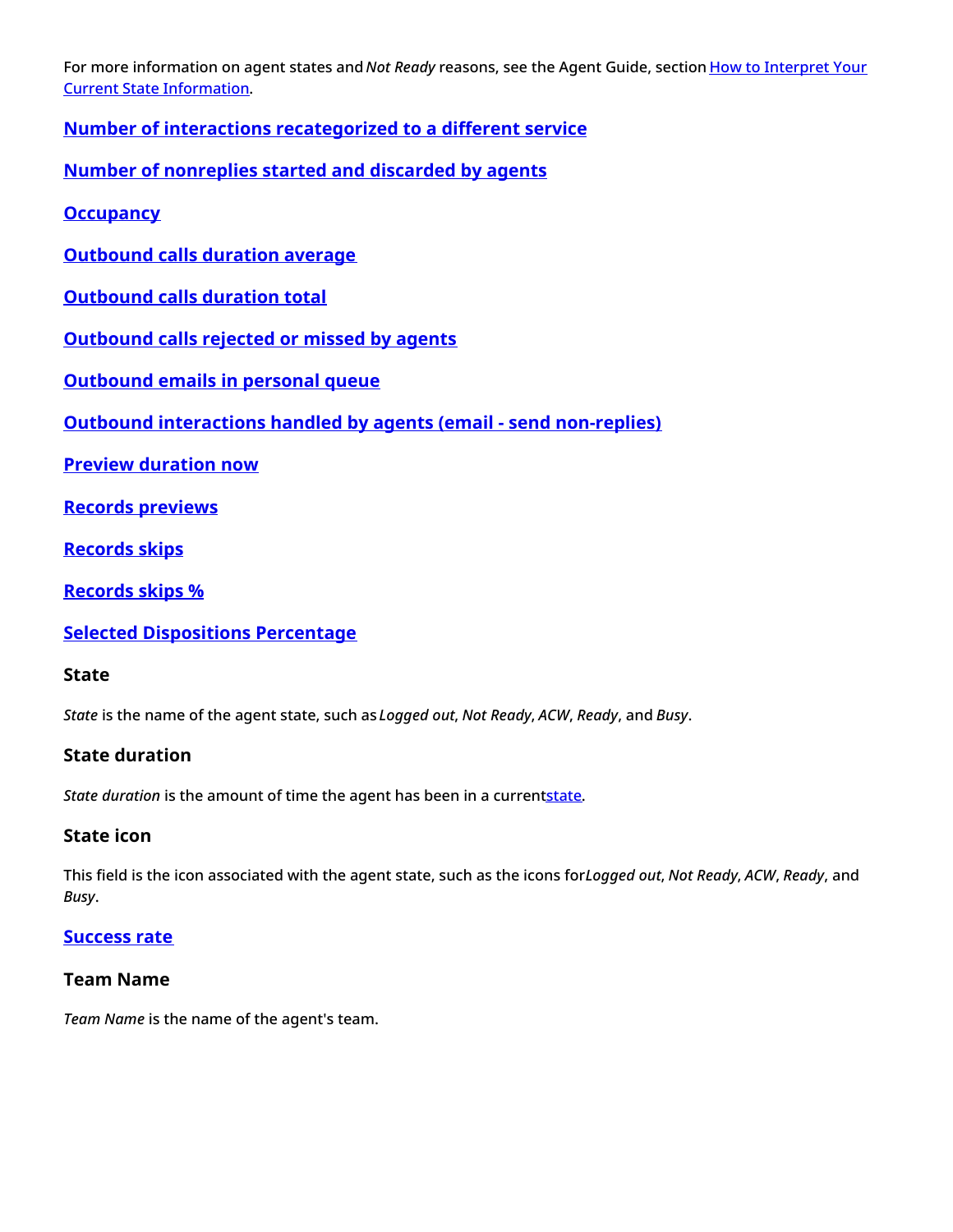# <span id="page-10-0"></span>**Proactive Offer**

Proactive offers are chat interactions initiated by your contact center that offer opportunities to call or chat with a live agent. The contents of the proactive chats are customized in the Proactive Offer tab of chat widget configuration.

### <span id="page-10-1"></span>**Proactive Offer Properties**

| <b>Chat Widget Configuration</b>             |                                                                                       |                                           | $\odot$                              |
|----------------------------------------------|---------------------------------------------------------------------------------------|-------------------------------------------|--------------------------------------|
| Name:<br>Name                                |                                                                                       | <b>Preview URL:</b><br><b>Preview URL</b> | apply                                |
| Proactive Offer                              |                                                                                       |                                           |                                      |
| Enabled:<br><b>HTML Content:</b>             | $\qquad \qquad \Box$<br><h1 style="text-align: center">Do<br/>you need any help?</h1> |                                           |                                      |
| <b>Contact options</b>                       |                                                                                       |                                           | $\times$<br>Do you need<br>any help? |
| Chat button<br>enabled:<br>Chat button text: | $\overline{\mathcal{L}}$<br>Chat                                                      |                                           |                                      |
| Phone call button<br>enabled:                | $\blacktriangledown$                                                                  |                                           | Call<br>Cancel<br>Chat               |
| Phone call button<br>text:                   | Call                                                                                  |                                           |                                      |
| Cancel button<br>text:                       | Cancel                                                                                |                                           |                                      |
| Close button:                                | $\overline{\mathcal{L}}$                                                              |                                           |                                      |
| $\overline{c}$                               |                                                                                       |                                           |                                      |
|                                              | Cancel<br>Save                                                                        |                                           | <b>Powered by Bright Pattern</b>     |

Chat Widget Configuration > Proactive Offer tab

#### <span id="page-10-2"></span>**Enabled**

To enable proactive offers for your chat service, select the*Enabled* checkbox.

#### <span id="page-10-3"></span>**HTML Content**

*HTML Content* is the HTML code that is pasted here to provide access to the web elements of the chat application that customers will use to access your contact center via the given messaging scenario entry.

#### <span id="page-10-4"></span>**Contact options**

There are two ways for customers to contact your call center: chat and phone calls. Contact options to be shown on the chat widget include the following.

#### <span id="page-10-5"></span>**Chat button enabled**

To enable the chat button to appear on the widget, select the*Chat button enabled* checkbox. When the customer clicks the chat button, a new chat interaction will be initiated.

#### <span id="page-10-6"></span>**Chat button text**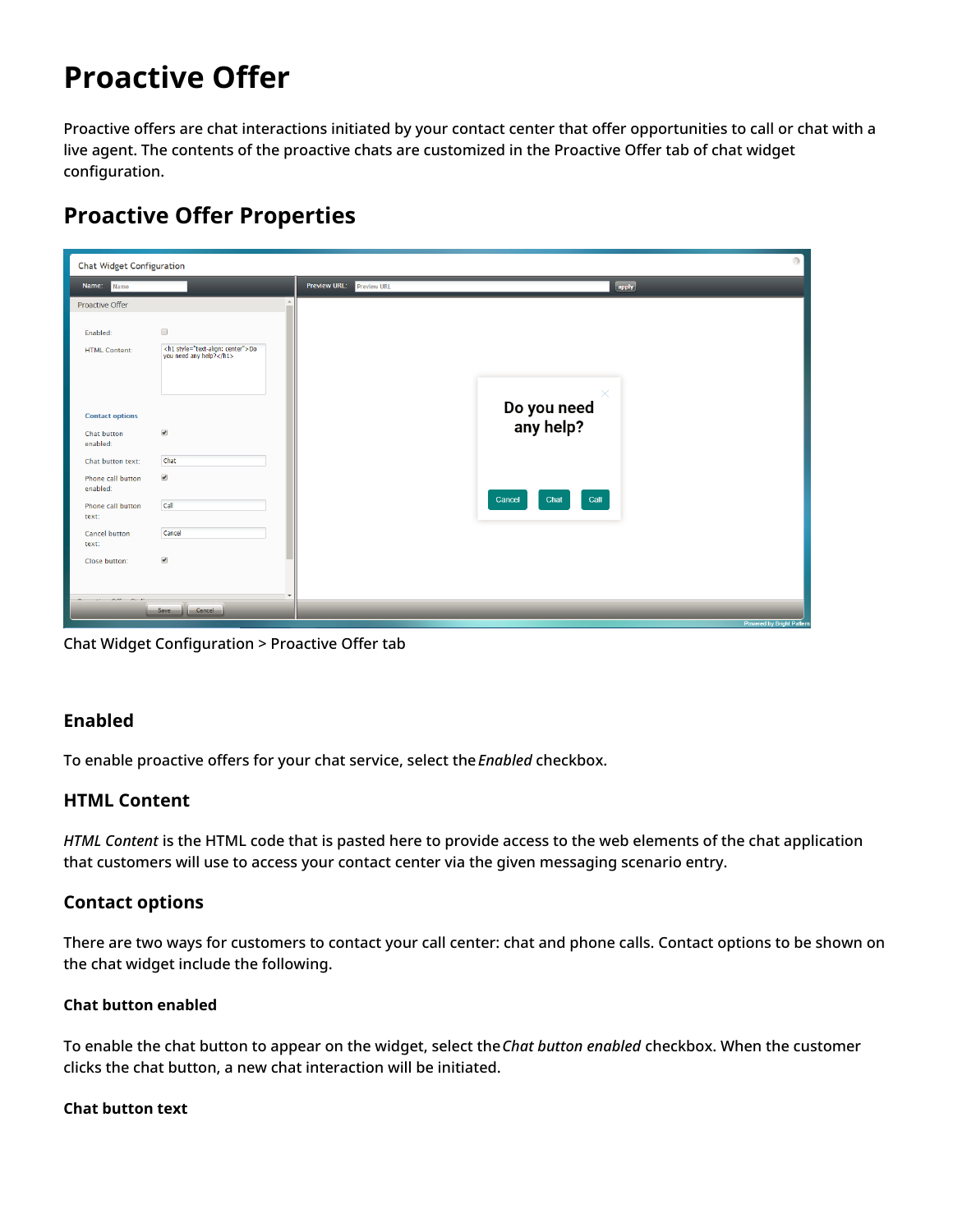The chat button's label can be customized to display any text or brief message (e.g., "Chat with us now"). Type your desired chat button label in the *Chat button text* field.

#### <span id="page-11-0"></span>**Phone call button enabled**

To enable the phone call button to appear on the widget, select the*Phone call button enabled* checkbox. When the customer clicks the phone call button, the agent accepts the chat and can call the customer's provided phone number using the **Initiate call** button.

#### <span id="page-11-1"></span>**Phone call button text**

The phone call button's label can be customized to display any text or brief message (e.g., "Speak to an agent"). Type your desired phone call button label in the *Phone call button text* text entry field.

#### <span id="page-11-2"></span>**Cancel button text**

The *Cancel button text* may be customized as well. Enter the desired text or brief message in the text entry field. When the customer clicks the cancel button, the proactive offer chat will not be initiated.

#### <span id="page-11-3"></span>**Close button**

When clicked by the customer, the*Close button* closes the proactive chat window and hides it from view. To enable customers to close the chat widget, select the **Close button** checkbox.

### <span id="page-11-4"></span>**Proactive Offer Styling**

The following properties relate to Proactive Offer styling.

| Proactive Offer Styling             |                             |
|-------------------------------------|-----------------------------|
|                                     |                             |
| Width:                              | 200<br><b>DX</b>            |
| Height:                             | 200<br>DX                   |
| Animation in:                       | v<br>pop                    |
| Animation out:                      | disappear<br>v              |
| Location:                           | center<br>v                 |
|                                     | top_left<br>top_middle      |
| Proactive Offer Condition top_right |                             |
| Pre-Chat Form Configura             | right_middle<br>bottom_left |
|                                     | bottom_middle               |
|                                     | bottom_right                |
|                                     | left_middle<br>center       |

Proactive Offer Styling properties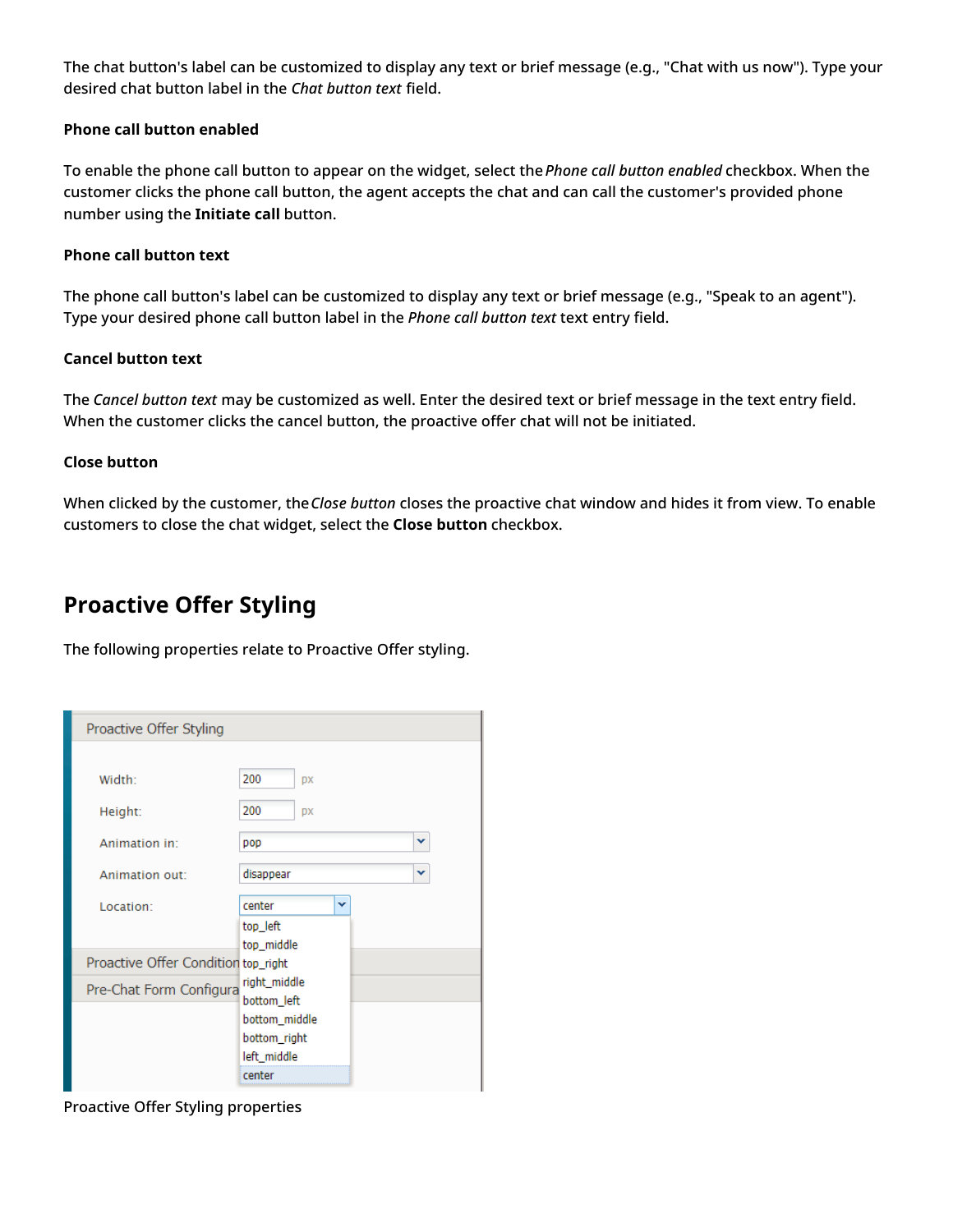### <span id="page-12-0"></span>**Width**

The widget *width* can be specified in pixels.

#### <span id="page-12-1"></span>**Height**

The widget *height* can be specified in pixels.

#### <span id="page-12-2"></span>**Animation in**

You can specify how the proactive chat widget moves across or appears on the screen.

Choose from the following *Animation in* options:

- $\bullet$  pop
- slide from left
- slide from right
- slide from top
- slide from bottom

#### <span id="page-12-3"></span>**Animation out**

You can also specify how the proactive chat widget moves off the screen.

Choose from the following *Animation out* options:

- disappear
- fade out
- slide to left
- slide to right
- slide to top
- slide to bottom

#### <span id="page-12-4"></span>**Location**

*Location* is where the chat widget will be placed on your webpage:

- top\_left
- top\_middle
- top right
- right\_middle
- bottom left
- bottom\_middle
- bottom\_right
- left\_middle
- center

### <span id="page-12-5"></span>**Proactive Offer Conditions**

Proactive Offer conditions are the requirements that must be met for the proactive chat to be shown to website visitors.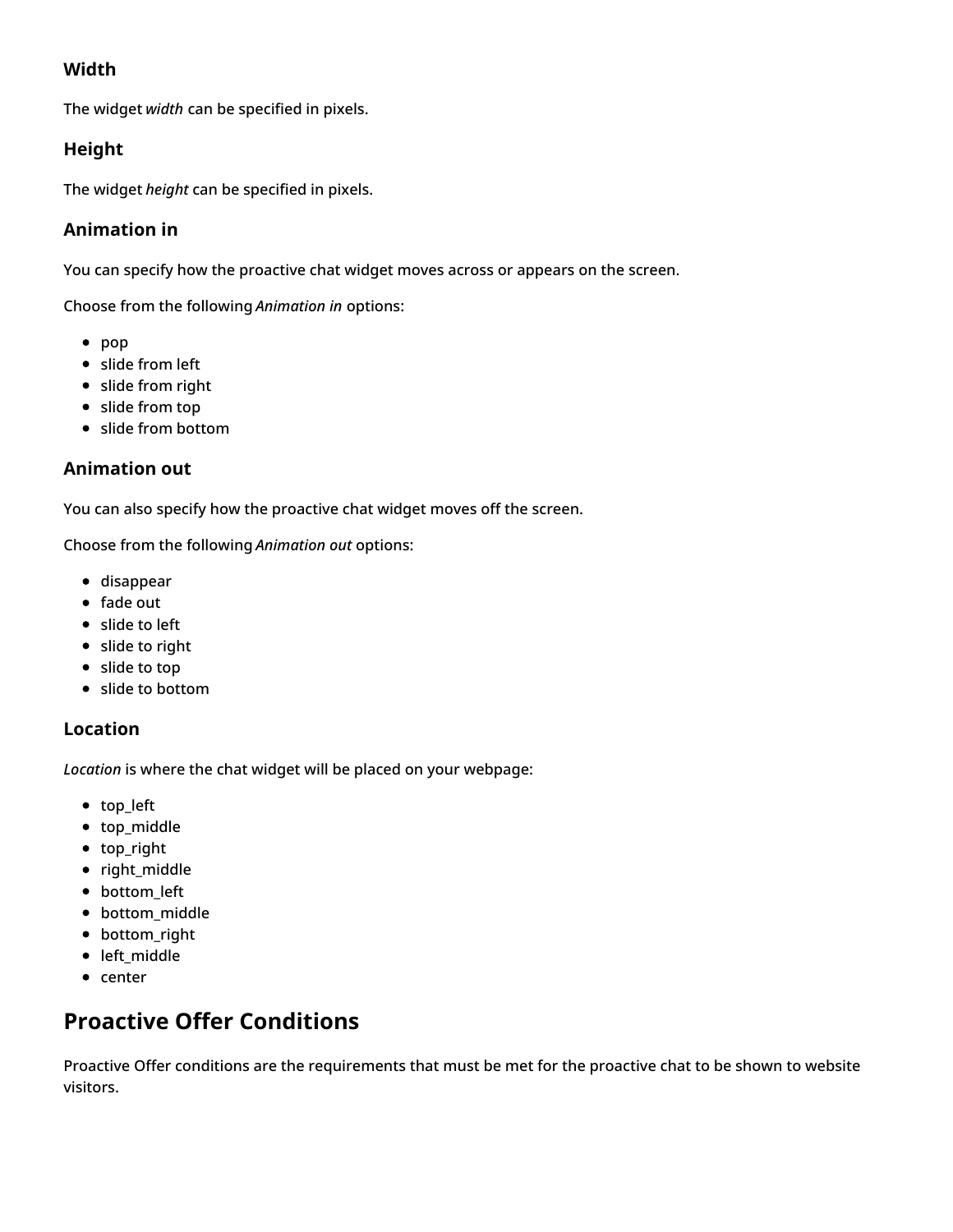| Title:                                                                 |          |
|------------------------------------------------------------------------|----------|
| all of the below requirements must be met for the<br>condition to fire |          |
| Max wait time, over                                                    | sec<br>v |
| add                                                                    |          |
|                                                                        |          |

Add proactive offer conditions

#### <span id="page-13-0"></span>**How to Add Conditions**

- 1. Beside "Conditions," click **add**.
- 2. In the dialog that pops up, enter the*title*, the unique name for this condition.
- 3. Click **add**.
- 4. Select a condition with the appropriate specification.

#### <span id="page-13-1"></span>**Condition Types**

#### <span id="page-13-2"></span>**Max wait time, over**

Define the maximum number of seconds to wait before sending the proactive offer.

#### <span id="page-13-3"></span>**URL path prefix matches**

Specify the URL prefix (e.g., /folder1) that must be matched.

This condition is useful for when you wish to pop a proactive offer only when a visitor navigates to a specific webpage. The webpage URL prefix is the path of that page (i.e., everything that follows *<https://www.domain>*). For example, specifying URL prefix */news/local* will ensure that the proactive offer is only shown when the visitor goes to the local news page.



"URL path prefix matches" condition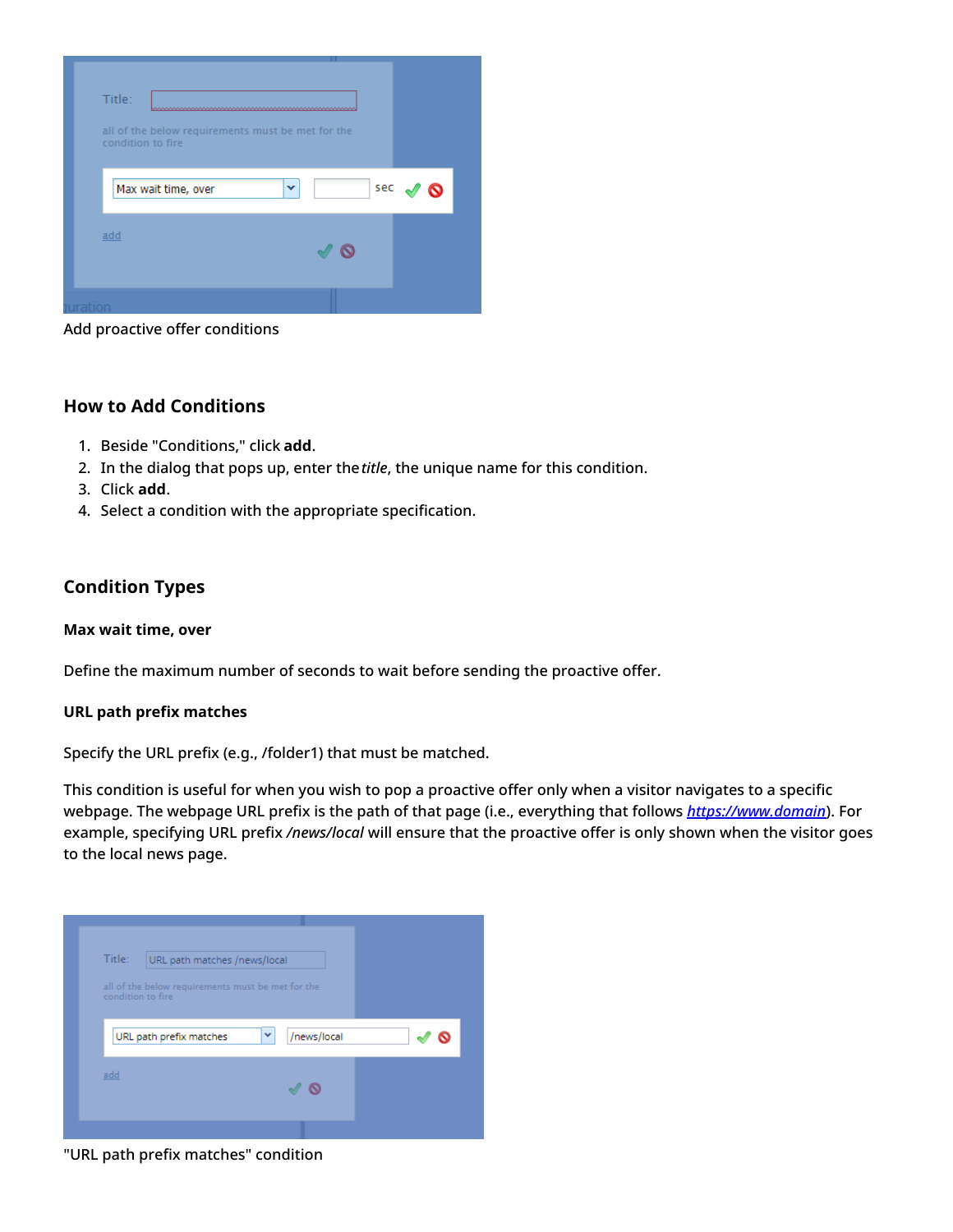#### <span id="page-14-0"></span>**URL path prefix in history**

Specify the URL prefix (e.g., /folder1) from history.

#### <span id="page-14-1"></span>**Days of week**

Select the day(s) of the week to send the proactive offer.

#### <span id="page-14-2"></span>**Days of month**

Select the day(s) of the month to send the proactive offer.

#### <span id="page-14-3"></span>**Months**

Select the month(s) to send the proactive offer.

#### <span id="page-14-4"></span>**Time of day**

Select the time of day you want to send the proactive offer; you may configure a time range in*hours:minutes* during which the offer appears. Note that the time of day is the customer's time in their own desktop and not your contact center time.

#### <span id="page-14-5"></span>**Cookie is present**

Enter the cookie that must be present.

#### <span id="page-14-6"></span>**Referring URL**

Specify the URL that referred the customer to your site.

#### <span id="page-14-7"></span>**Duration of visit over**

Define the maximum number of seconds that the customer should be on your site before sending the offer.

#### <span id="page-14-8"></span>**Number of pages visited**

Enter the number of webpages visited.

#### <span id="page-14-9"></span>**About to exit (mouse move)**

Add this condition to send the proactive offer when there's a mouse move to exit.

#### <span id="page-14-10"></span>**First visit to the site**

Add this condition if it's the first time the customer has been to your site.

#### <span id="page-14-11"></span>**Chatted before**

Add this condition if the customer has chatted with your contact center before.

#### <span id="page-14-12"></span>**JS variable is true**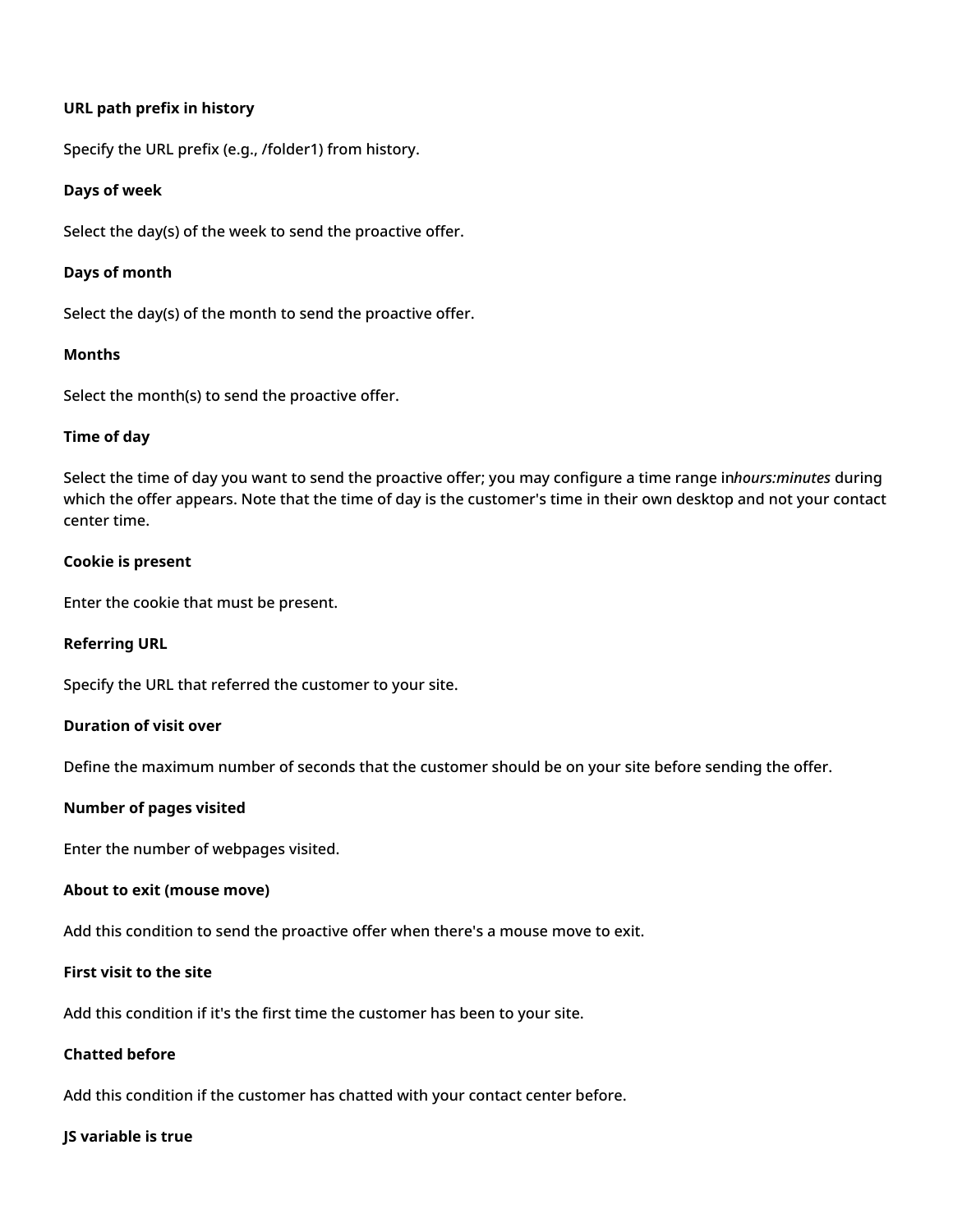Specify which JavaScript variable needs to be true.

#### <span id="page-15-0"></span>**Language**

Specify which language the customer uses.

#### <span id="page-15-1"></span>**Scrolls to**

Enter the number of screens down that the customer browses.

#### <span id="page-15-2"></span>**Mobile visitor**

Add this condition if the customer is on your website via a mobile browser.

#### <span id="page-15-3"></span>**Number of clicks on page over**

Enter the maximum number of clicks that the customer should make.

#### <span id="page-15-4"></span>**Estimated wait time, below**

If there is an [Estimated](https://help.brightpattern.com/index.php?title=Contact-center-administrator-guide/Appendices/Glossary&action=edit&redlink=1) Wait Time (EWT) for customers to be connected to agents, the condition*Estimated wait time, below* allows administrators to show the proactive offer only when the expected time in the queue for customers would be less than the configured amount of time.

#### <span id="page-15-5"></span>**Non-mobile browser**

When configured, *Non-mobile browser* allows proactive offers to be blocked on mobile devices.

### <span id="page-15-6"></span>**Pre-Chat Form Configuration**

Learn about the properties for **Pre-Chat Form [Configuration](https://help.brightpattern.com/index.php?title=Chat-widget-configuration-guide/ContactTab&action=edit&redlink=1)**.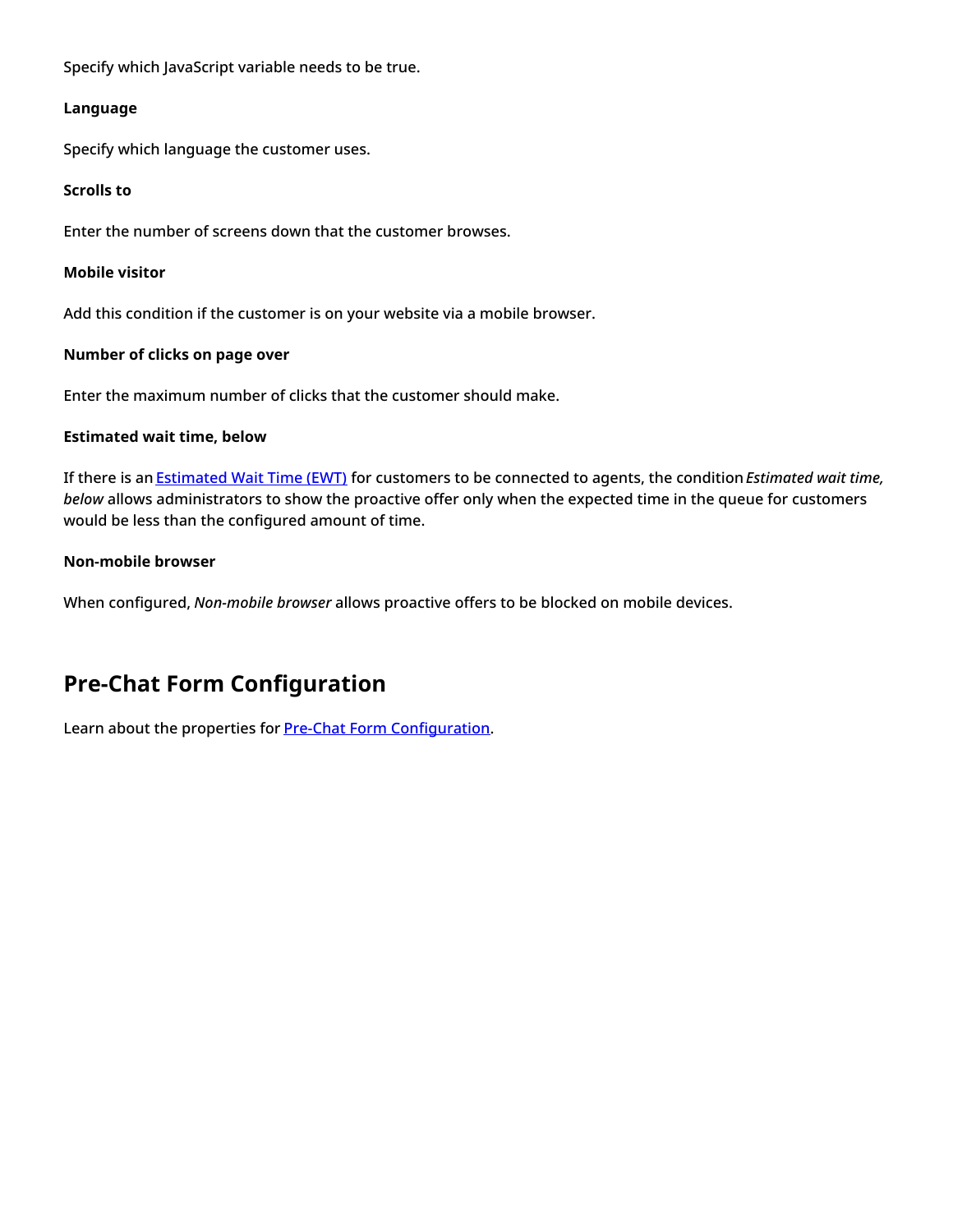

Pre-Chat Form Configuration

# <span id="page-16-0"></span>**Chat Controls**

The controls available to you during an active chat session allow you to take a variety of actions [includingtaking](https://help.brightpattern.com/WhatsNew/Version5.3.2/?action=html-localimages-export#Select_Notes_Control) notes, search the [Knowledge](https://help.brightpattern.com/WhatsNew/Version5.3.2/?action=html-localimages-export#Search_the_Knowledge_Base) Base, and add [attachments](https://help.brightpattern.com/WhatsNew/Version5.3.2/?action=html-localimages-export#Add_an_Attachment); the following is a list of buttons and controls you will see.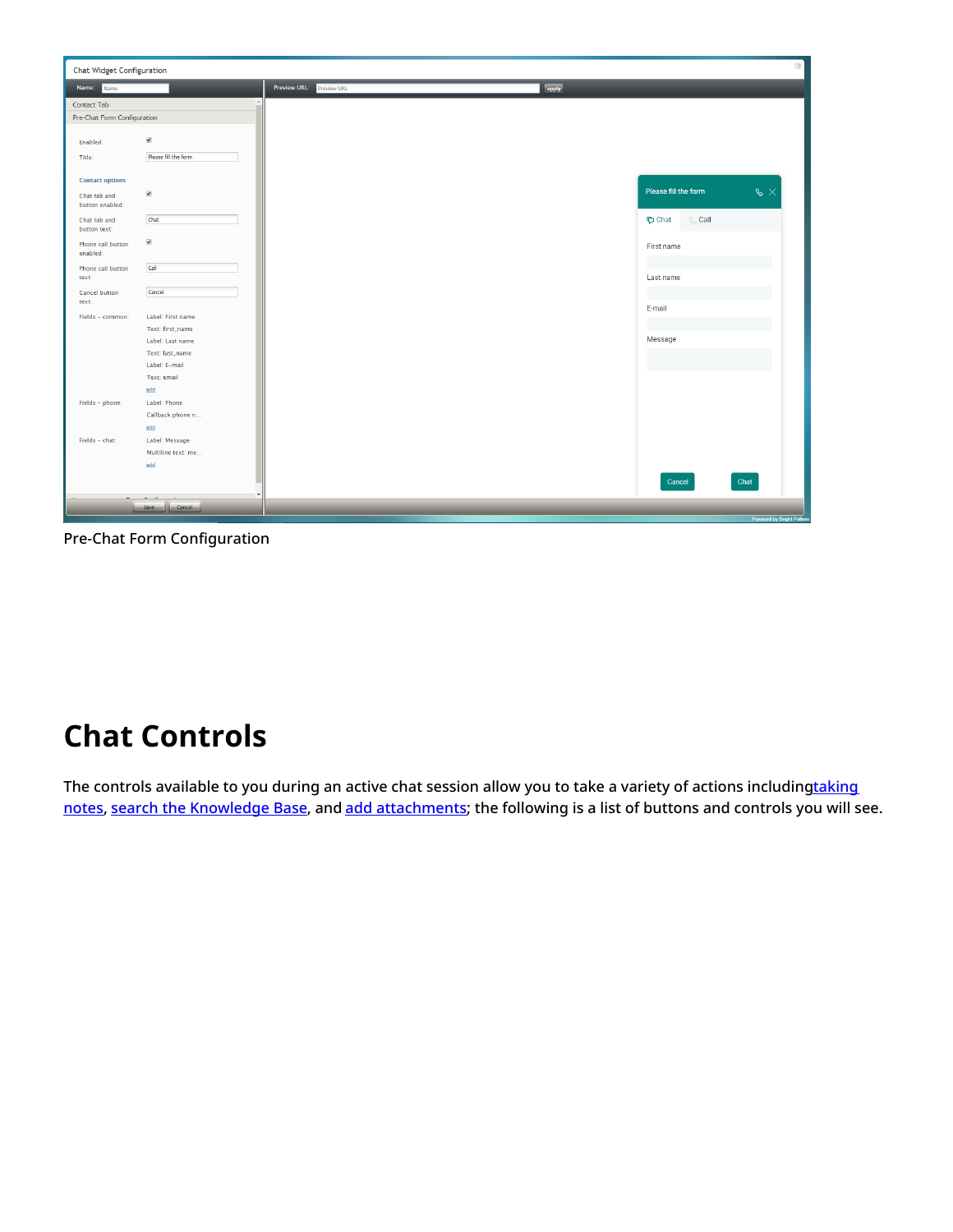

An active chat session

### <span id="page-17-0"></span>**Schedule a Follow-Up Activity**



The *Schedule a follow-up activity* button allows you to [schedule](https://help.brightpattern.com/WhatsNew/Version5.3.2/?action=html-localimages-export#topic_agent-guide.2Ftutorials.2Fcalendar.2Fhowtoscheduleanevent) an event in your calendar. Scheduling events lets you set reminders to follow-up with customers, agents, or activities at a later time.

### <span id="page-17-1"></span>**Add a New Case**

 $F_{\pm 1}$ 

The *Add a new case* button allows you to create a new case related to an interaction. Creating cases for chat sessions creates a record of the interaction and can allow you to follow up with the customer through other channels (i.e., email, voice). For more information, see How to [Create](https://help.brightpattern.com/WhatsNew/Version5.3.2/?action=html-localimages-export#topic_agent-guide.2Ftutorials.2Fcases.2Fhowtocreatenewcases) New Cases.

### <span id="page-17-2"></span>**Start VoIP Call**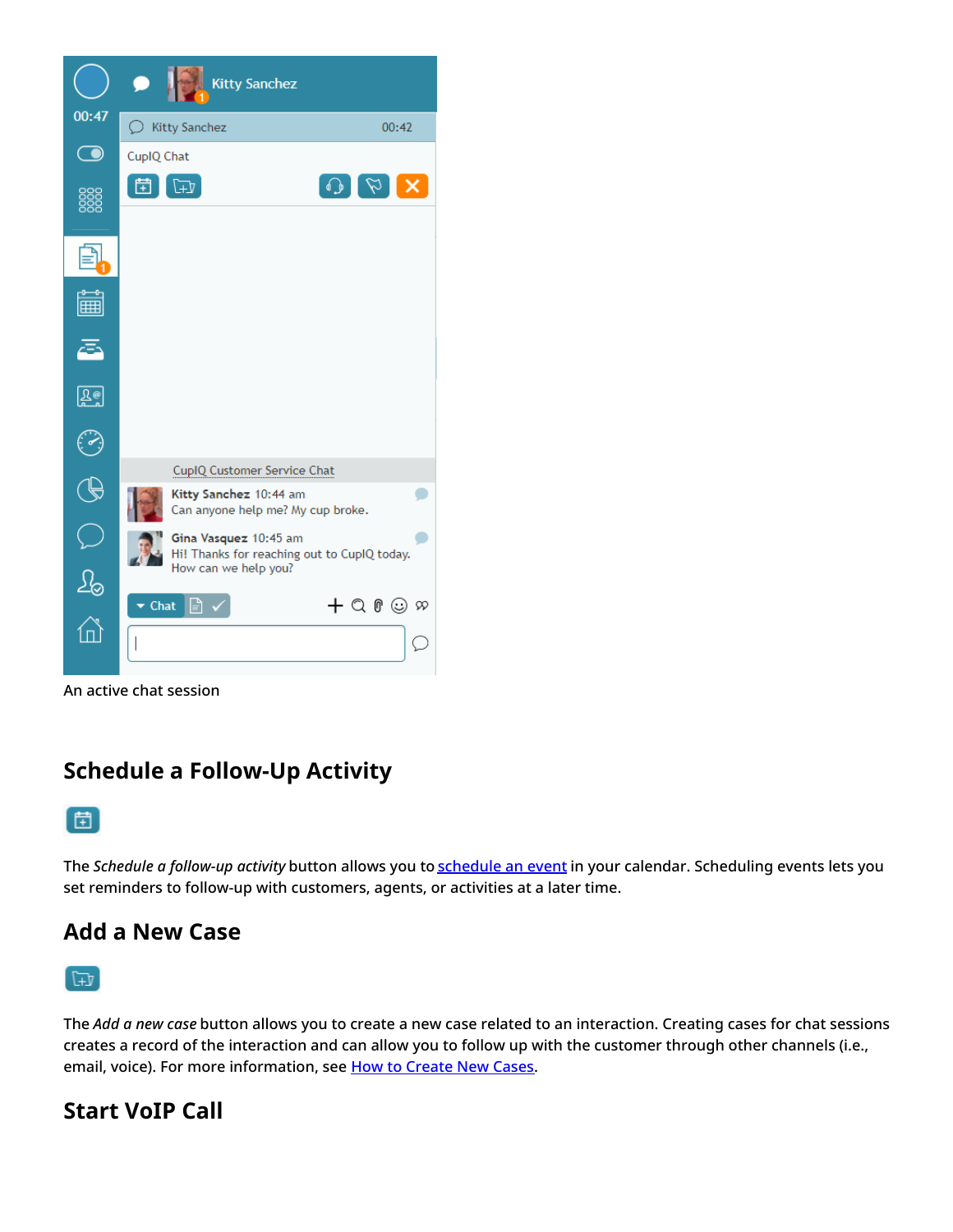

If enabled for your chat service, the *Start VoIP Call* button allows you to make a VoIP call to the customer. For more information, see How to Have an [Audio](https://help.brightpattern.com/WhatsNew/Version5.3.2/?action=html-localimages-export#topic_agent-guide.2Ftutorials.2Fchat.2Fhowtohaveanaudiochat) Chat.

### <span id="page-18-0"></span>**Flag the Chat**

### $\varnothing$

The *Flag the chat* button allows you to flag the chat; flagging a chat indicates to your supervisor that you need assistance with the interaction. For more information, see How to Flag a Chat [Session](https://help.brightpattern.com/WhatsNew/Version5.3.2/?action=html-localimages-export#topic_agent-guide.2Ftutorials.2Fchat.2Fhowtoflagachatsession).

### <span id="page-18-1"></span>**End Chat**



The *End Chat* button ends the chat. Note that if you are conducting a **[conference](https://help.brightpattern.com/WhatsNew/Version5.3.2/?action=html-localimages-export#Invite_for_Conference_or_Warm_Transfer)** and there is more than one agent and/or supervisor active in the chat session, selecting the End Chat button will end the chat for you only (i.e., the chat will stay active until the last user ends it).

### <span id="page-18-2"></span>**Select Messenger Control**



The messenger selection control allows you to select the messenger type (i.e., chat, SMS, MMS); the default messenger type will be that of the active interaction. Whether you have selected a specific messenger type or are using the default, you will be presented with a message field where you may enter a message to send to the customer. To send a message to the customer, type your message, then press the **<ENTER>** key or click the **send**





The message field during an active chat

### <span id="page-18-3"></span>**Select Notes Control**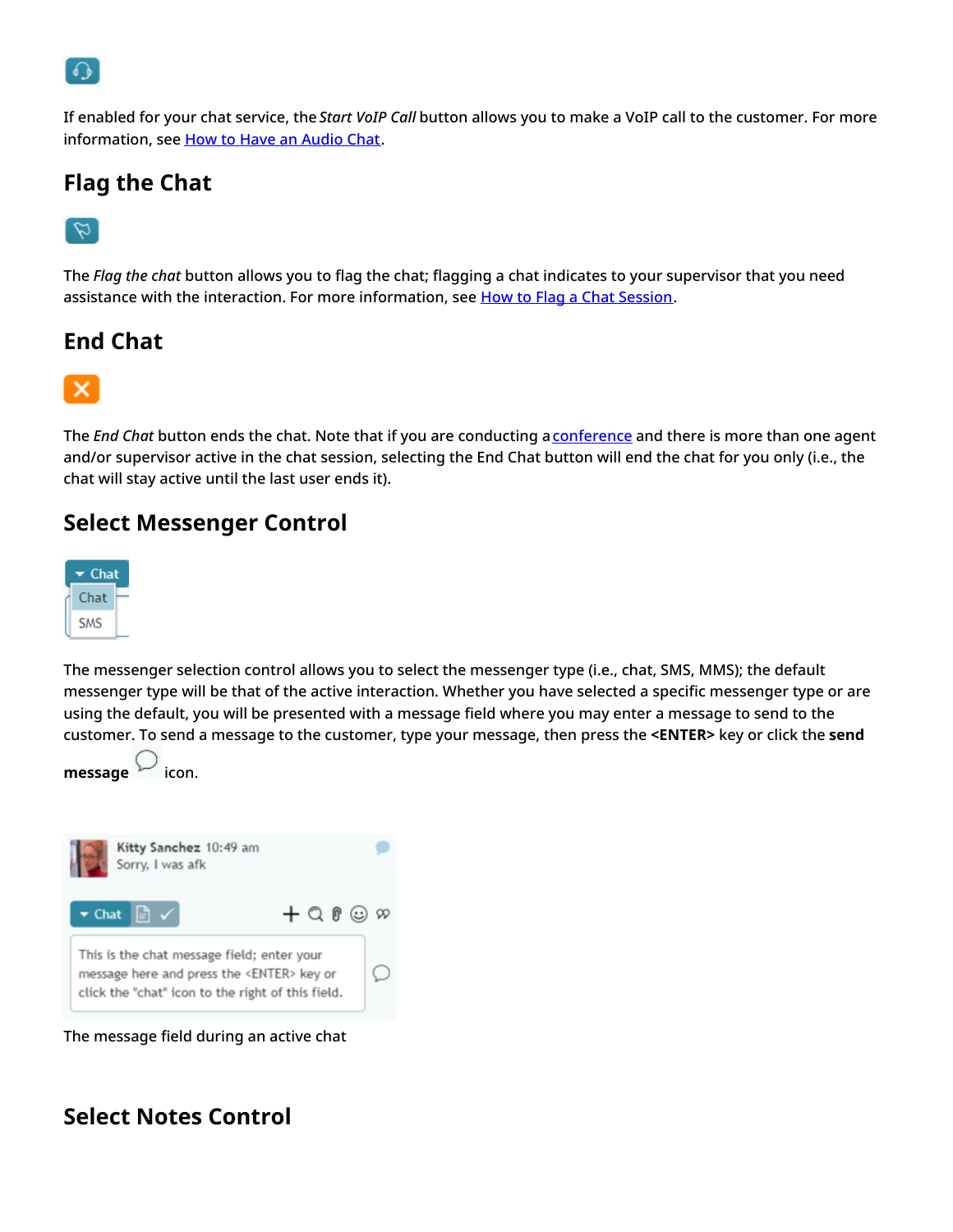

When [s](https://help.brightpattern.com/File:AD-Chat-Notes-Indicator-Icon-532.PNG)elected, the notes control allows you to take notes during the chat session. The notes  $\Box$  icon indicates to you this is a *notes* field and not a *message* field. For more information, see How to Enter [Dispositions](https://help.brightpattern.com/WhatsNew/Version5.3.2/?action=html-localimages-export#topic_agent-guide.2Ftutorials.2Fcalls.2Fhowtoenterdispositionsandnotes) and Notes.



You may take notes during your chat session

### <span id="page-19-0"></span>**Select Disposition Control**

If your contact center uses dispositions, when selected, the disposition control allows you to predisposition the interaction before the chat ends; note that the disposition may be changed after the chat has ended but before the interaction is **[completed](https://help.brightpattern.com/WhatsNew/Version5.3.2/?action=html-localimages-export#Complete)**. For more information, see How to Enter [Dispositions](https://help.brightpattern.com/WhatsNew/Version5.3.2/?action=html-localimages-export#topic_agent-guide.2Ftutorials.2Fcalls.2Fhowtoenterdispositionsandnotes) and Notes.



You may disposition a chat before it ends

### <span id="page-19-1"></span>**Invite for Conference or Warm Transfer**

 $\pm$ 

When selected, the *Invite for conference or warm transfer* pops a directory and allows you to select another agent or supervisor to join (i.e., [conference\)](https://help.brightpattern.com/WhatsNew/Version5.3.2/?action=html-localimages-export#End_Chat) the chat. Note that after another user joins the chat, you may select the **End** Chat button and leave; the chat will remain active for the other user.

### <span id="page-19-2"></span>**Co-browsing or Start Remote Assistance**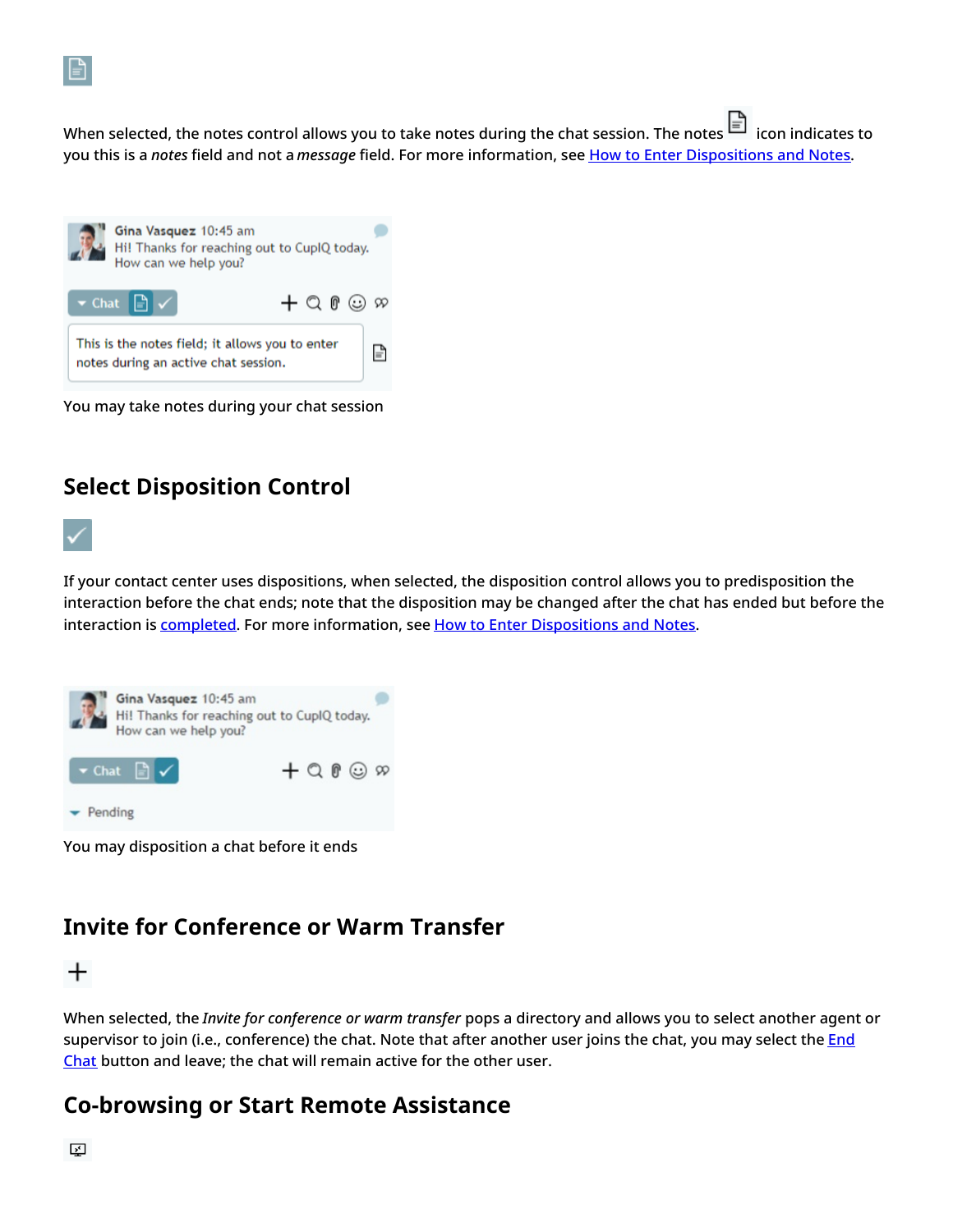The presence of this button indicates that your contact center allows either remote [assistance](https://help.brightpattern.com/WhatsNew/Version5.3.2/?action=html-localimages-export#topic_agent-guide.2Ftutorials.2Fchat.2Fremoteassistance) via integration with LogMeIn Rescue **or** [co-browsing](https://help.brightpattern.com/WhatsNew/Version5.3.2/?action=html-localimages-export#topic_agent-guide.2Ftutorials.2Fchat.2Fsurflyco-browsing) via integration with Surfly. **Note**: Ask your supervisor which feature is available to you.

### <span id="page-20-0"></span>**Search the Knowledge Base**

Q

When selected, the *Search the Knowledge Base* icon pops the Knowlege Base panel, allowing you to browse through articles, look for keywords, and so forth. For more information, see How to Use a [Knowledge](https://help.brightpattern.com/WhatsNew/Version5.3.2/?action=html-localimages-export#topic_agent-guide.2Ftutorials.2Fknowledgebase.2Fhowtouse) Base Article.

### <span id="page-20-1"></span>**Add an Attachment**

### 0

When selected, the *Add an attachment* icon pops a window and allows you to select a file from your computer to upload to the chat as an attachment. For more information, see How to Send and Receive Pictures and [Documents](https://help.brightpattern.com/WhatsNew/Version5.3.2/?action=html-localimages-export#topic_agent-guide.2Ftutorials.2Fchat.2Fhowtosendandreceivepicturesanddocuments).

### <span id="page-20-2"></span>**Insert Emoji**

☺

When selected, the *Insert emoji* icon pops a selection of emojis; selected emojis are inserted into the message field.

### <span id="page-20-3"></span>**Select Predefined Message**

99

When selected, the *Select predefined message* icon pops a list of canned chat [responses](https://help.brightpattern.com/WhatsNew/Version5.3.2/?action=html-localimages-export#topic_agent-guide.2Ftutorials.2Fchat.2Fhowtocreateandeditcannedchatresponses) you have defined in Agent Desktop. Canned chat responses are used to populate the [message](https://help.brightpattern.com/WhatsNew/Version5.3.2/?action=html-localimages-export#Select_Messenger_Control) field. For more [information,](https://help.brightpattern.com/WhatsNew/Version5.3.2/?action=html-localimages-export#topic_agent-guide.2Ftutorials.2Fchat.2Fhowtocreateandeditcannedchatresponses) see How to Create and Edit Canned Chat Responses.



Predefined messages, also known as canned chat responses

### <span id="page-20-4"></span>**Complete**



After your chat session is completed, you will have time to complete *After Call Work (ACW)*. ACW includes writing notes, dispositioning the chat, or finishing filling out any forms related to the service. For more information, see How to Wrap Up After Call [Work.](https://help.brightpattern.com/WhatsNew/Version5.3.2/?action=html-localimages-export#topic_agent-guide.2Ftutorials.2Fcalls.2Fhowtowrapupafter-callwork)